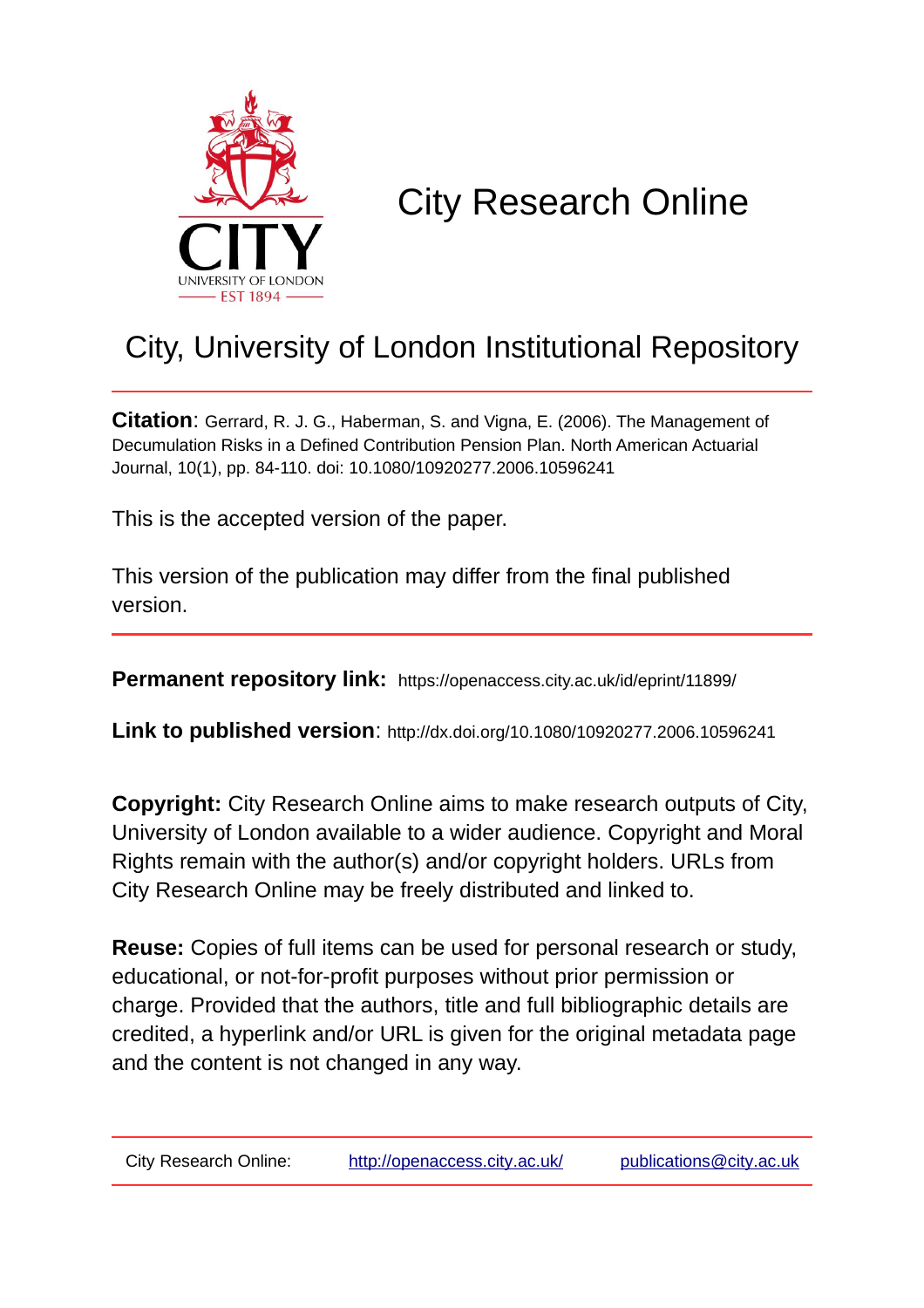## THE MANAGEMENT OF DE-CUMULATION RISKS IN A DEFINED CONTRIBUTION PENSION SCHEME<sup>∗</sup>

Russell Gerrard† Steven Haberman‡ Elena Vigna§

November 9, 2005

#### Abstract

The aim of the paper is to lay the theoretical foundations for the construction of a flexible tool that can be used by pensioners to find optimal investment and consumption choices in the distribution phase of a defined contribution pension scheme. The investment/consumption plan is adopted until the time of compulsory annuitization, taking into account the possibility of earlier death. The effect of the bequest motive and the desire to buy a higher annuity than the one purchasable at retirement are included in the objective function. The mathematical tools provided by dynamic programming techniques are applied to find closed form solutions: numerical examples are also presented. In the model, the trade-off between the different desires of the individual regarding consumption and final annuity can be dealt with by choosing appropriate weights for these factors in the setting of the problem. Conclusions are twofold. Firstly, we find that there is a natural time-varying target for the size of the fund, which acts as a sort of safety level for the needs of the pensioner. Secondly, the personal preferences of the pensioner can be translated into optimal choices, which in turn affect the distribution of the consumption path and of the final annuity.

Keywords: distribution phase, stochastic optimal control, bequest motive.

JEL classification: C61, D91, G11, J26.

<sup>∗</sup>We would like to thank Bjarne Højgaard and a referee who gave useful suggestions for improving section 3.1. †Cass Business School, City University, London. Email: r.j.gerrard@city.ac.uk.

<sup>‡</sup>Cass Business School, City University, London. Email: s.haberman@city.ac.uk.

<sup>§</sup>Dipartimento di Statistica e Matematica Applicata, University of Turin. Email: elena.vigna@econ.unito.it.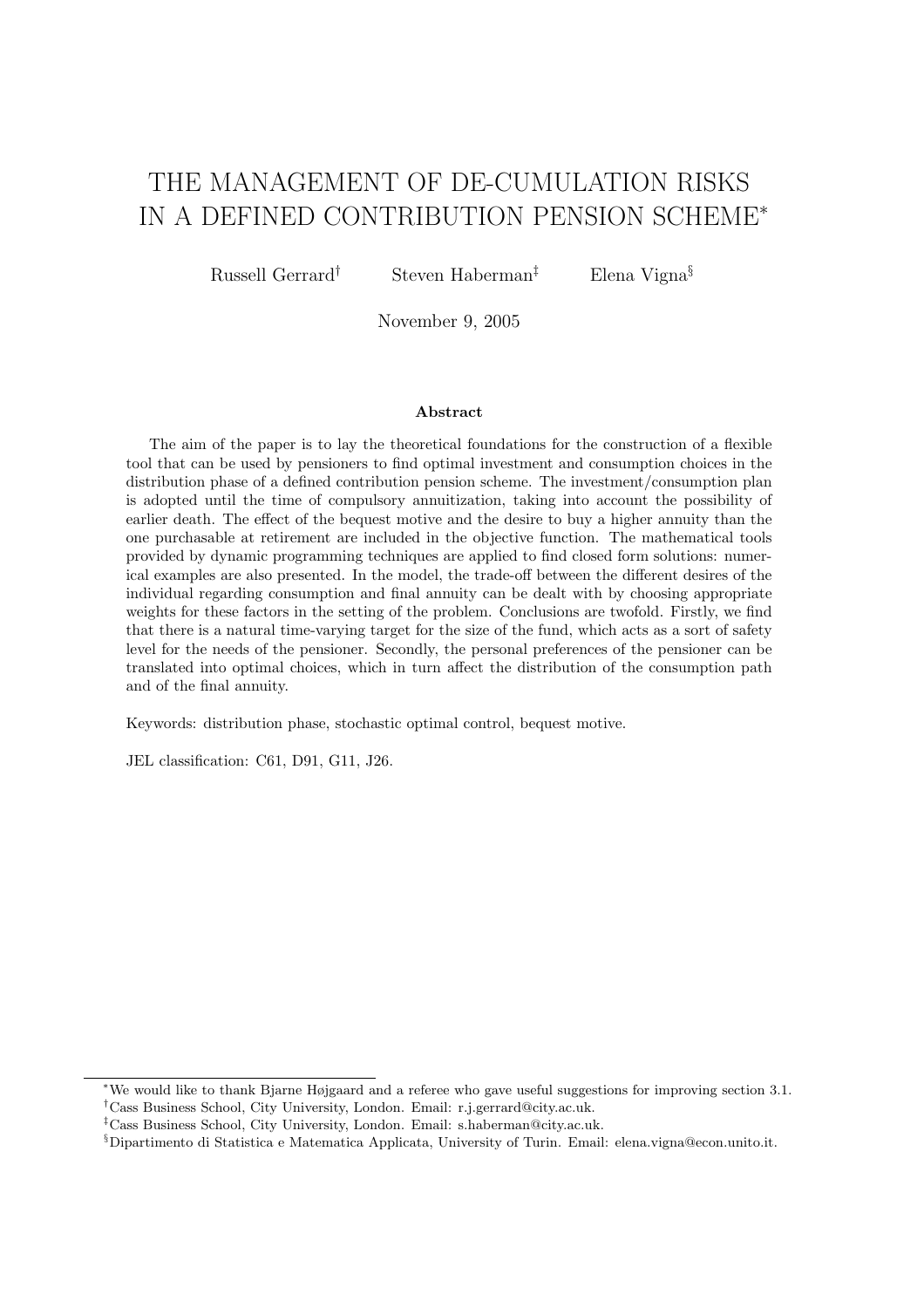## 1 INTRODUCTION

The main difference between defined benefit (DB) and defined contribution (DC) pension schemes is the way in which the financial risk is treated.

In DB plans, the financial risk is borne by the sponsors of the scheme, who do not know in advance what contribution rate will be needed to finance the benefits promised. In practice, this risk is usually borne by the employer: employees pay a fixed part of the total contribution and the employer pays the remaining, and obviously aleatory, part of the adjusted contribution rate.

In DC plans, the financial risk is borne by the member: contributions are fixed in advance and the benefits provided by the scheme depend on the investment performance experienced during the active membership and on the price of the annuity at retirement, in the case that the benefits are given in the form of an annuity. Therefore, the financial risk can be split into two parts: investment risk, during the accumulation phase, and annuity risk, focused at retirement. In order to limit the annuity risk — which is the risk that high annuity prices (driven by low bond yields) at retirement can lead to a lower than expected pension income — in many schemes the member has the possibility of deferring the annuitization of the accumulated fund. This possibility consists of leaving the fund invested in financial assets as in the accumulation phase, and allows for periodic withdrawals by the pensioner, until annuitization occurs (if ever).

The current actuarial literature about the financial risk in defined benefit and defined contribution pension schemes is quite rich. Papers dealing with the typical risks in DB schemes — eg solvency risk and contribution rate stability risk — are, among others, Boulier, Trussant and Florens (1995), Boulier, Michel and Wisnia (1996), Cairns (2000), Haberman and Sung (1994), Owadally and Haberman (2004). The financial risk in DC schemes in the accumulation phase is considered, among others, by Blake, Cairns and Dowd (2001), Booth and Yakoubov (2000), Boulier, Huang and Taillard (2001), Haberman and Vigna (2002), Khorasanee (1998) and Knox (1993). Arts and Vigna (2003) and Chiarolla, Longo and Stabile (2004) analyze both the accumulation and the distribution phase of a defined contribution pension scheme. The financial risk in the distribution phase of defined contribution pension schemes has been dealt with in many recent papers, including: Albrecht and Maurer (2002), Blake, Cairns and Dowd (2003), Gerrard, Haberman and Vigna (2004a), Gerrard, Haberman, Højgaard and Vigna (2004b), Kapur and Orszag (1999), Khorasanee (1996), Milevsky (2001), Milevsky and Young (2002).

The focus of this paper is on the management of risks in the de-cumulation phase of a defined contribution pension scheme, and the assumption made is that the retiree takes the option of deferring the annuitization, meanwhile consuming some income withdrawn from the fund and investing the remaining fund. Such a pensioner has three principal degrees of freedom:

- 1 he/she can decide what investment strategy to adopt in investing the fund at his/her disposal;
- 2 he/she can decide how much of the fund to withdraw at any time between retirement and ultimate annuitization (if any);
- 3 he/she can decide when to annuitize (if ever).

The three choices described may be affected (in the timing, or amounts, or both) by restrictions imposed by law or by the scheme's rules. For example, in the UK, where the option is called the "income drawdown option", the amount withdrawn must be between 35% and 100% of the annuity

Version: November 9, 2005 Page 2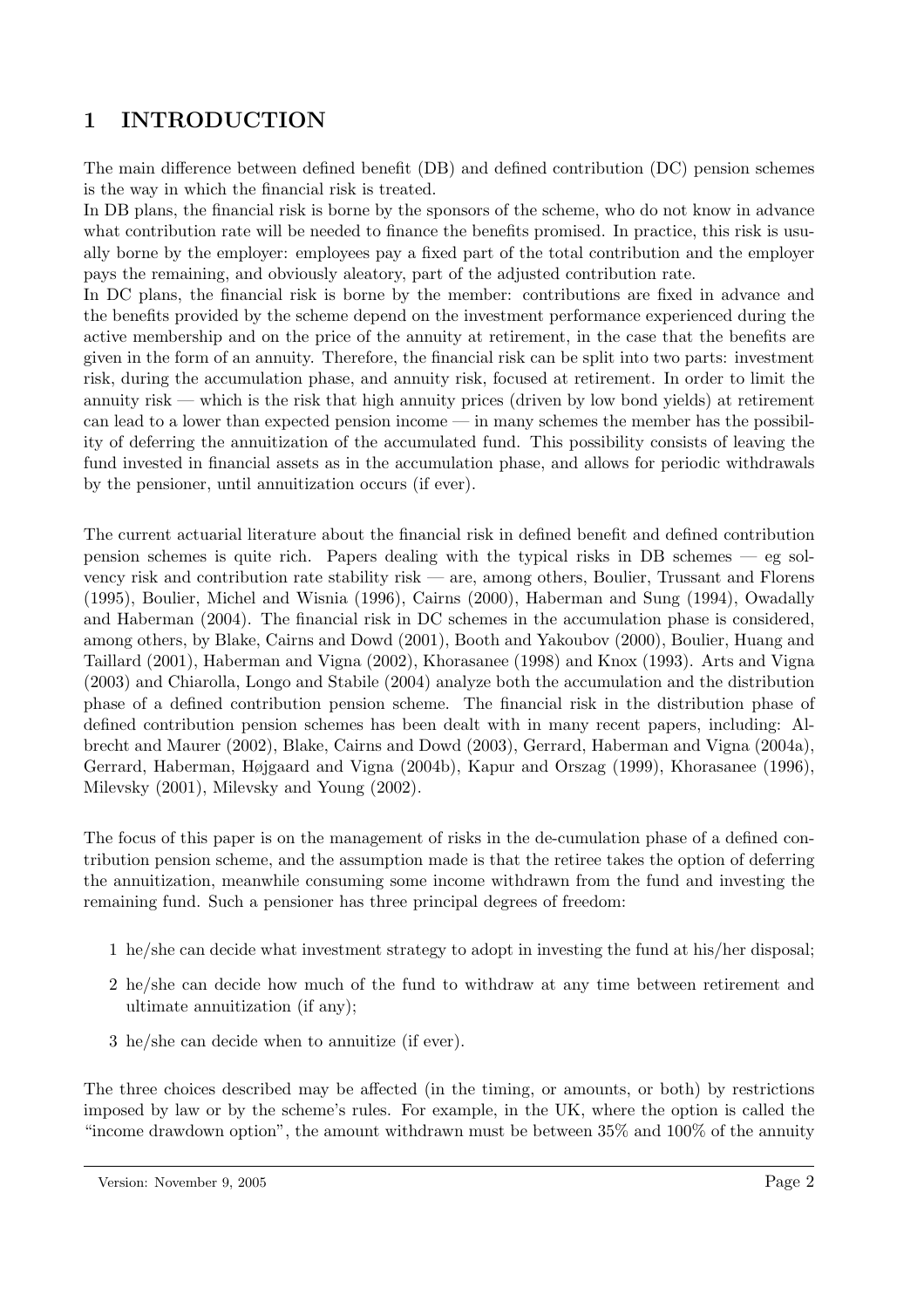which would have been purchasable immediately on retirement, and annuitization of the fund must take place not later than the age of 75. On the other hand, there are no limitations on the asset allocation of the fund. In the following, we will sometimes refer to the phase after retirement as the "drawdown phase" in the case that the pensioner takes the option of deferring the annuitization of the fund.

The first two choices represent a classical inter-temporal decision making problem, which can be dealt with using optimal control techniques in the typical Merton (1971) framework, whereas the third choice can be tackled by defining an optimal stopping time problem.

In this paper, we apply the mathematical techniques provided by the theory of dynamic programming with the aim of outlining a decision tool that, applied properly, could help members of DC schemes (or DC schemes' advisors) in making their decisions regarding the first two of the three choices outlined above. The third choice — when to annuitize, analyzed with different approaches, for example, by Blake et al. (2003), Stabile (2003), Milevsky, Moore and Young (2004) and Milevsky and Young  $(2004)$  — is the subject of ongoing research.

We consider the more general case where the member can decide about both investment allocation and consumption. The particular case where the income withdrawn is fixed over time is also analyzed in Appendix A. In both cases, we allow for mortality in the model, therefore the possibility of bequeathing wealth in the case of death before annuitization becomes relevant for the investment/consumption choices, which are consequently affected by the importance given to the bequest motive.

Our paper differs from most of the others in that the consumption path is considered as a control variable available to the pensioner in the post retirement phase, whereas in most of the mentioned works the amount withdrawn consists of the exact amount that a level annuity bought at retirement would provide. The effect of choosing different (optimal) consumption paths is also analyzed, in a realistic setting. Milevsky and Young (2004) also find the optimal consumption over time, solving a similar investment/consumption problem, and find also the optimal time of annuitization. However, they do not include the bequest motive in their model, use a different utility function (namely, the power utility function), and do not follow a target-based approach to the decision-making problem of the pensioner.

The remainder of the paper is organized as follows. In section 2 the investment/consumption problem is presented and solved. In section 3 the notion of "natural target" is introduced and the solution derived in section 2 is analyzed with this particular choice for the target pursued by the pensioner. Some comments on the problem with constraints are also made. Numerical examples are shown in section 4. Section 5 concludes.

## 2 THE INVESTMENT/CONSUMPTION CHOICE PROBLEM FACED BY THE RETIREE

The retiree member of a defined contribution pension scheme acquires control of a fund which may be either used to purchase an annuity or invested in the financial market. All through the paper, the financial market will be described by the typical Black and Scholes framework: there is a risky asset and a riskless asset. The riskless asset has a constant force of interest, denoted by r. The price of the risky asset is assumed to follow a geometric Brownian motion model, i.e. evolves according to the following stochastic differential equation:

$$
dQ(t) = \lambda Q(t) dt + \sigma Q(t) dW(t)
$$
\n(2.1)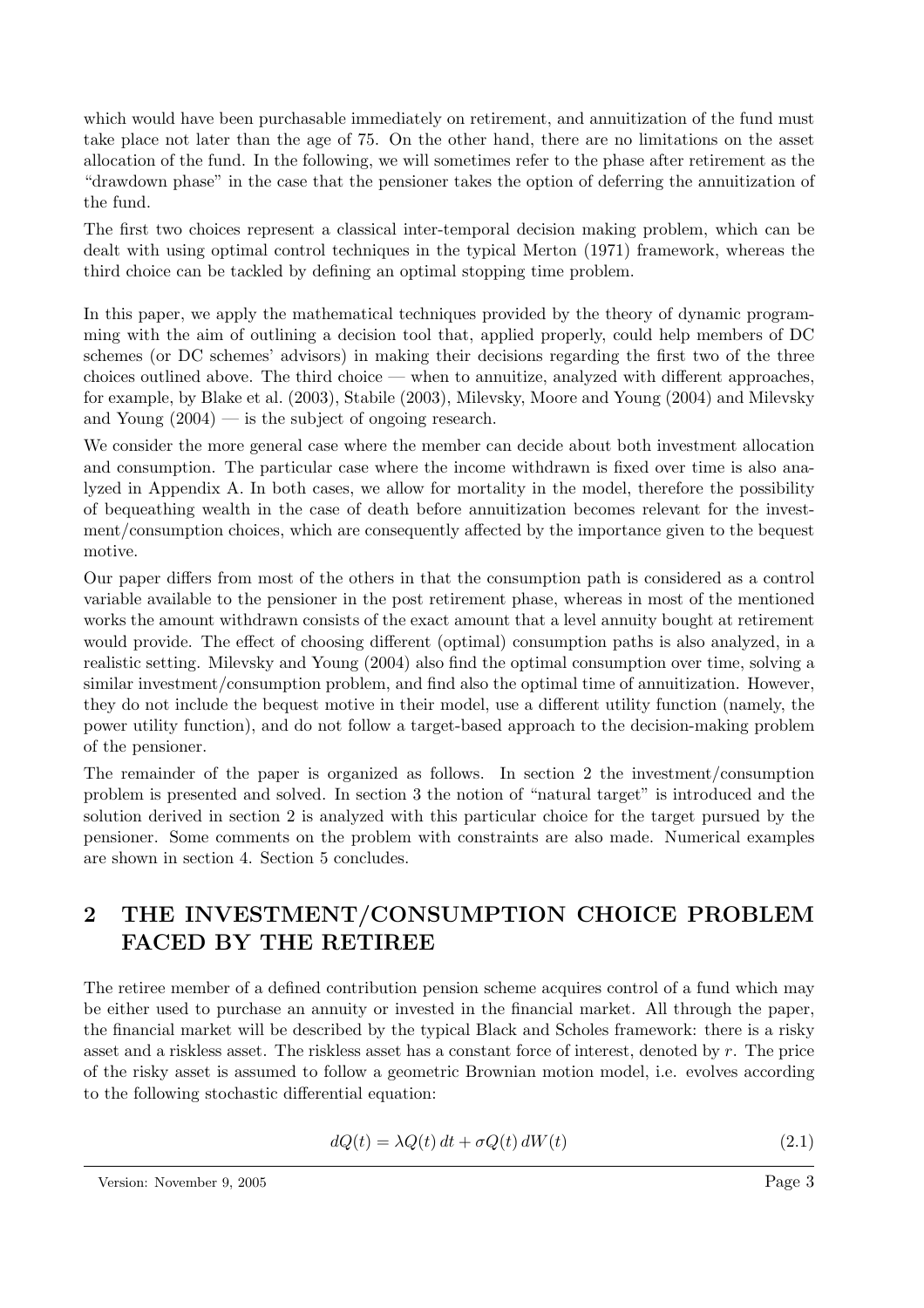where  $W(t)$  is a standard Brownian motion.

The pensioner withdraws from the fund an instantaneous amount of income  $b(t)$  and invests a proportion of the portfolio in the risky asset equal to  $y(t)$  at any time t. The stochastic differential equation that describes the evolution of the fund  $X(t)$  is:

$$
dX(t) = [X(t)(y(t)(\lambda - r) + r) - b(t)]dt + X(t)y(t)\sigma dW(t)
$$
\n(2.2)

We assume here that the reasons that push the retiree to choose the option of deferring annuitization are both the hope of being able to purchase in the future an annuity higher than the pension income provided by immediate annuitization at retirement and the ability to bequeath wealth in the case of death before annuitization.

It seems reasonable to assume that the individual has a certain target in mind, which is pursued during the drawdown phase. In particular, we shall assume that the pensioner has two different kinds of targets: a target for the size of the fund and a desired level of income to be consumed. Deviations from the targets will result in a loss for him/her. Therefore, the loss experienced by the pensioner consists of a number of parts:

- a disutility continuously experienced when the income drawn down from the fund is below the ideal level of income; a similar disutility is experienced also if the income consumed is above the level which is considered necessary to the pensioner, in that consuming excessively may result in a high chance of failure in achieving the final target at the time of annuitization, and, even worse, may lead to a higher probability of eventual ruin;
- a disutility arising whenever the level of the fund is below or above the target level at that time; imposing a penalty for deviations above the target fund can be explained by noting that allowing the fund to exceed the target level implies that the pensioner has exposed him/herself to unnecessary risk in the past;
- a terminal disutility engendered at the time  $T$  of annuitization by any discrepancy between the level of the annuity actually purchased and the ideal level set by the investor;
- a positive utility experienced in the event of death before annuitization, due to the investor's ability to fulfil the motive of bequeathing the assets in the fund to a nominated individual.

We denote by  $b_0$  the target level of income periodically withdrawn from the fund during the drawdown phase, by  $b_1$  the target level of income from the annuity purchased at age T, and by  $F(t)$ the running target for the level of the fund at age  $t$ . Typically, there is a relationship between the income levels  $b_1$  and  $b_0$ , namely that the desired level  $b_1$  after annuitization is likely to be greater than or equal to the target level of consumption  $b_0$  during the drawdown phase (considering the fact that there may be restrictions during the de-cumulation phase and also the fact that medical expenses tend to increase at older ages). We can assume, without loss of generality, that

$$
b_1=\eta b_0.
$$

The continuously experienced disutility can be written in terms of a loss function depending on the time,  $t$ , and the level of the fund,  $x$ :

$$
L(t,x) = e^{-\rho t} [u(F(t) - x)^2 + v(b_0 - b(t))^2],
$$
\n(2.3)

Version: November 9, 2005 Page 4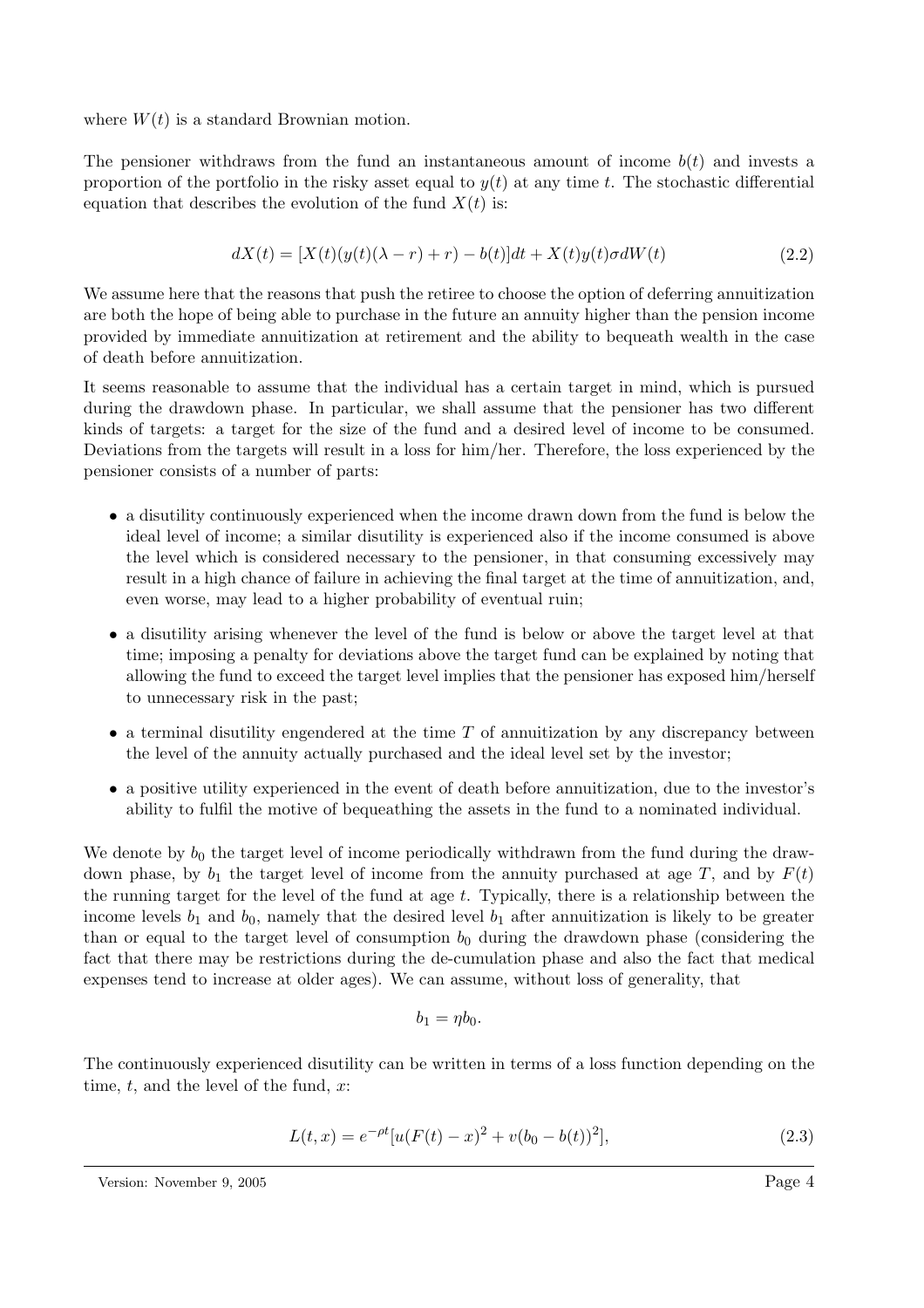where  $u$  and  $v$  are non-negative constants, interpretable as weights given to the desire of monitoring the growth of the fund and the daily consumption respectively, and  $\rho$  is the usual subjective intertemporal discount factor.

The case where the income withdrawn over time is fixed at  $b_0$  and the running loss consists only in the first term of (2.3) is developed in Appendix A.

As observed in Gerrard et al. (2004a), the use of a quadratic loss function is not new in the context of pension funds. Some examples are Boulier et al. (1995), Boulier et al. (1996), Cairns (2000). From a theoretical point of view, the quadratic loss function penalizes any deviations above the target (as well as deviations below the target), and this can be considered as a drawback to the model. However, the choice of trying to achieve a target and no more than this has the effect of a natural limitation on the overall level of risk for the portfolio: once the target is reached, there is no reason for further exposure to risk and therefore any surplus becomes undesirable. The idea that people act by following subjective targets is accepted in the decision theory literature. For example, Kahneman and Tversky (1979) support the use of targets in the cost function, and, more recently, Bordley and Li Calzi (2000) investigate and support the target-based approach to decision making under uncertainty. Another example of the use of targets in an insurance context is provided by Browne (1995), who derives optimal investment policies by minimizing the probability that the wealth hits a certain bottom level (ruin) before hitting a certain upper level (target).

In addition, as will be shown later in section 3, with a proper and not unreasonable choice of the target, the fund never exceeds the target and the optimal running consumption never exceeds the targeted consumption. Hence, the choice of a quadratic loss function can be justified and it does have the advantage of leading to closed-form solutions.

The chosen disutility function, quadratic in the fund and in the consumption, is not new also in the literature of stochastic optimal control problems. In fact, it is a particular case of (stochastic) linear quadratic optimal control problems – problems with applications mainly in the engineering context – where the cost functional is quadratic in both the state variable and the control (see, for instance, Yong and Zhou (1999) for a detailed description of linear quadratic optimal control problems, with examples of applications).

The terminal cost which comes into operation in the event of survival to age T takes the form

$$
K(x) = we^{-\rho T} (b_1 - kx)^2,
$$
\n(2.4)

and the utility of bequeathing assets of  $x$  on death at age  $t$  is

$$
M(t,x) = e^{-\rho t} n x.
$$
\n
$$
(2.5)
$$

The positive constant  $k$  may be seen as the amount of annuity provided by the insurance company at age T for 1 unit of capital, w and n are non-negative constants, interpretable as weights given to the achievement of the final annuity level of  $b_1$  and to the importance given to the ability to leave a bequest. In particular, the constant  $n$  is associated with the size of the fund at the time of death.

The term  $u(F(t)-x)^2$  in the loss function may be interpreted as having two main aims: on the one hand it can help with reaching the final annuity target, on the other hand it serves as an incentive for the maintenance of a certain minimum level of fund for a bequest, in the case of earlier death. Therefore, it can be argued that it is redundant as the same goals are pursued by the final loss in terms of the deviations from the desired annuity (function  $K(x)$ ) and by the utility at death in terms of the bequest (function  $M(t, x)$ ). However, we think that the constant monitoring of the fund size over time has an importance by itself, in that pensioners can check the performance of the

Version: November 9, 2005 Page 5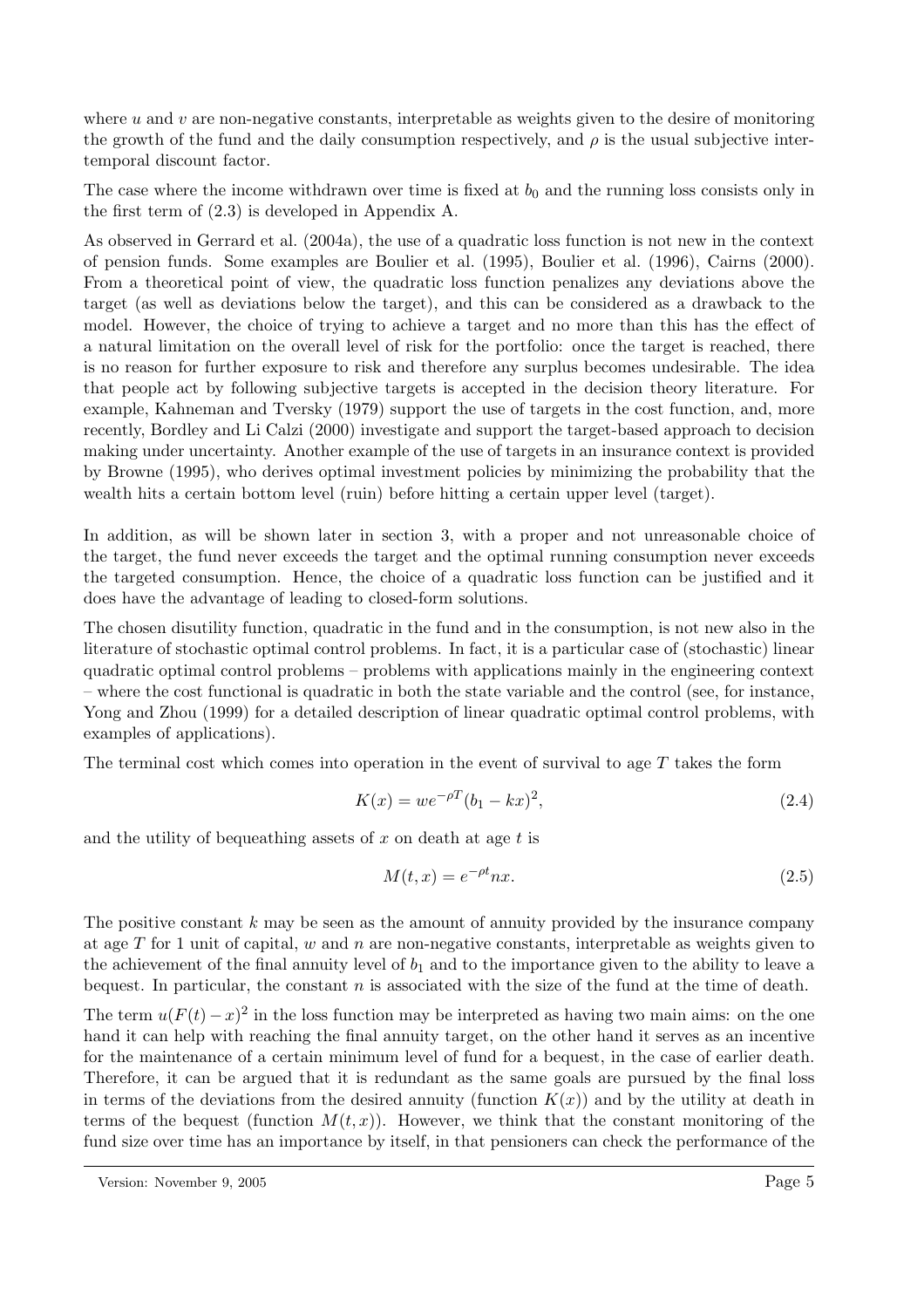fund against pre-determined targets, given that insurance companies would normally supply regular reports on the value of the fund. Furthermore, the importance of interim targets may be reduced by choosing a low value of  $u$ .

On the other hand, it will be shown (see section 3.1) that the utility attached to the ability to bequeath turns out to be redundant: the term  $M(t, x)$  can be incorporated in the interim targets.

We notice that the utility associated with the bequest is linear in the wealth, whereas the other kinds of loss are quadratic. One reason for this choice is that while it is natural for the pensioner to pursue targets for the level of consumption and the size of the fund, and the choice of a quadratic loss function is intended to penalize any deviation from the targets (see discussion above), there seems to be no natural target for the size of bequest to be left to heirs, and in case of death before annuitization, the higher the fund the better. The analysis has been carried out also with a quadratic term  $nx^2$  instead of the linear one nx: in this case, solutions can be found in closed form too.

The total expected loss from age t onwards is

$$
H_{t,x}(y(\cdot),b(\cdot)) = \mathbb{E}\left[\int_{t}^{T \wedge T_D} L(s,X(s))\,ds + K(X(T))\mathbf{1}_{T_D > T} - M(T_D,X(T_D))\mathbf{1}_{T_D < T} \,|\, X(t) = x\right]
$$
\n(2.6)

where  $T_D$  is the random time of death.

The objective is to minimize over possible investment and consumption choices the expected discounted future loss from retirement until time  $T \wedge T_D$ , find the optimal value function:

$$
V(t,x) = \min_{y(\cdot),b(\cdot)} H_{t,x}(y(\cdot),b(\cdot))
$$
\n(2.7)

and the optimal couple  $(y^*(\cdot), b^*(\cdot))$  that satisfies  $V(t, x) = H_{t,x}(y^*(\cdot), b^*(\cdot)).$ 

#### 2.1 SOLUTION OF THE PROBLEM

Minimizing equation (2.7) is a stochastic optimal control problem. In solving the problem, we follow the method used in Gerrard et al. (2004b), so the reader should refer to this and references therein for a detailed explanation of the derivation of the HJB equation. For a more general derivation of a Bellman system of differential equations in a problem when benefits are triggered by any transition between different states in a finite Markov chain, applied to an insurance policy, see Steffensen  $(2004).$ 

The optimal value function  $V(t, x)$  satisfies the following Hamilton-Jacobi-Bellman (HJB) equation:

$$
0 = \min_{y,b} \left\{ e^{-\rho t} \left[ u(F(t) - x)^2 + v(b_0 - b)^2 \right] + V_x \left[ -(b - rx) + (\lambda - r)xy \right] \right\}
$$
  
+  $V_t + \frac{1}{2} \sigma^2 x^2 y^2 V_{xx} - \delta(t) V - \delta(t) e^{-\rho t} n x \right\}$  (2.8)

with the boundary condition

$$
V(T, x) = K(x) = we^{-\rho T} (b_1 - kx)^2,
$$
\n(2.9)

where  $V_t$ ,  $V_x$  and  $V_{xx}$  represent  $\frac{\partial V}{\partial t}$ ,  $\frac{\partial V}{\partial x}$  and  $\frac{\partial^2 V}{\partial t^2}$  respectively, and  $\delta(t)$  is the force of mortality of the individual at age t.

Version: November 9, 2005 Page 6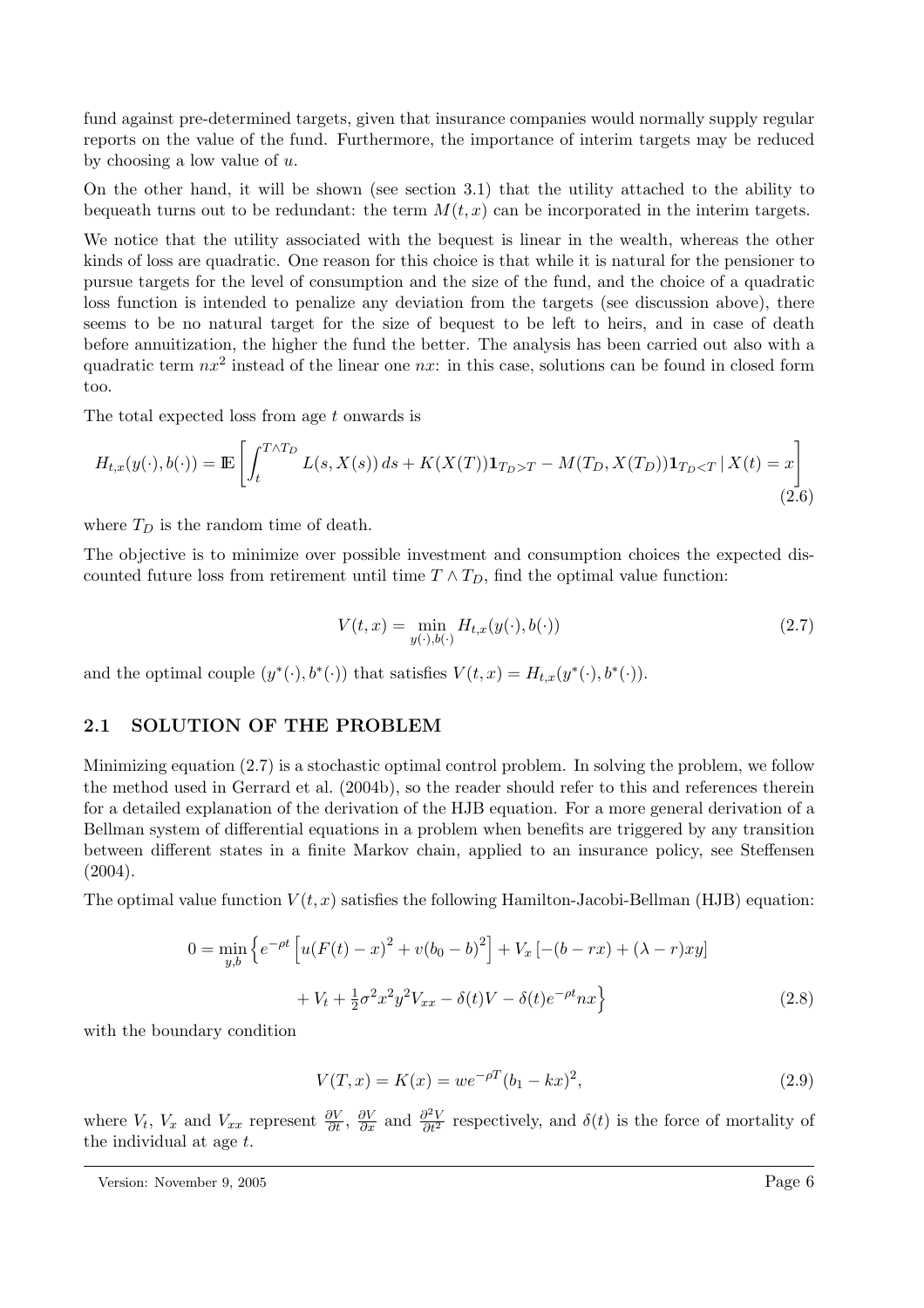Minimizing over  $\gamma$  and b we find that the optimal proportion of wealth to invest in the risky asset and the optimal income to draw down from the fund are given by the following optimal control functions:

$$
y^*(t,x) = -\frac{(\lambda - r)}{\sigma^2 x} \frac{V_x}{V_{xx}} \tag{2.10}
$$

$$
b^*(t, x) = b_0 + \frac{1}{2v} e^{\rho t} V_x.
$$
\n(2.11)

Substituting these values into the HJB equation we obtain

$$
\frac{\beta^2 V_x^2}{2V_{xx}} + \frac{e^{\rho t}}{4v} V_x^2 + (b_0 - rx)V_x - V_t + \delta(t)V = e^{-\rho t} \left[ u(F(t) - x)^2 - \delta(t)nx \right],
$$

where  $\beta = (\lambda - r)/\sigma$ , the Sharpe ratio of the risky asset.

As in previous work, we seek a solution of the form

$$
V(t,x) = e^{-\rho t} (A(t)x^2 + B(t)x + C(t)).
$$
\n(2.12)

This formulation works as long as  $A(t)$ ,  $B(t)$  and  $C(t)$  satisfy the following system of differential equations

$$
\begin{cases}\nA'(t) = \frac{1}{v}A(t)^2 + (\rho - 2r + \beta^2 + \delta(t))A(t) - u, \\
B'(t) = \left(\rho + \beta^2 - r + \delta(t) + \frac{A(t)}{v}\right)B(t) + 2A(t)b_0 + 2uF(t) + n\delta(t) \\
C'(t) = \frac{\beta^2B(t)^2}{4A(t)} + \frac{B(t)^2}{4v} + b_0B(t) + (\rho + \delta(t))C(t) - uF(t)^2\n\end{cases}
$$
\n(2.13)

with boundary conditions given by

$$
A(T) = wk^2, \qquad B(T) = -2wkb_1, \qquad C(T) = wb_1^2. \tag{2.14}
$$

Note that one requirement for the proposed solution to be optimal is that  $V_{xx} > 0$ , or in other words that  $A(t) > 0$  for all  $t \leq T$ . The differential equation for  $A(t)$  is of Riccati type and can be easily solved if one particular solution is known. The difficulty in finding an analytical solution comes from the presence of the time dependent term  $\delta(t)$  in the coefficient of  $A(t)$ . Therefore, we will consider different cases for the specification of  $\delta(t)$ .

The difficulty of the task (solving a Riccati differential equation) arises when finding the solution in the linear stochastic regulator problem (see also Øksendal (1998)). This is due to the quadratic term in the control variable (here, the consumption).

#### 2.2 ON THE SOLUTION OF THE DIFFERENTIAL EQUATION FOR  $A(t)$ : CONSTANT MORTALITY

In the special case where  $\delta(t) = \delta$  for all t, we are able to find closed form solutions. In this case we have to solve the following problem:

$$
\begin{cases}\nA'(t) = \frac{1}{v}A(t)^2 + \phi A(t) - u \\
A(T) = wk^2,\n\end{cases}
$$
\n(2.15)

with  $\phi = \rho - 2r + \beta^2 + \delta$ .

Version: November 9, 2005 Page 7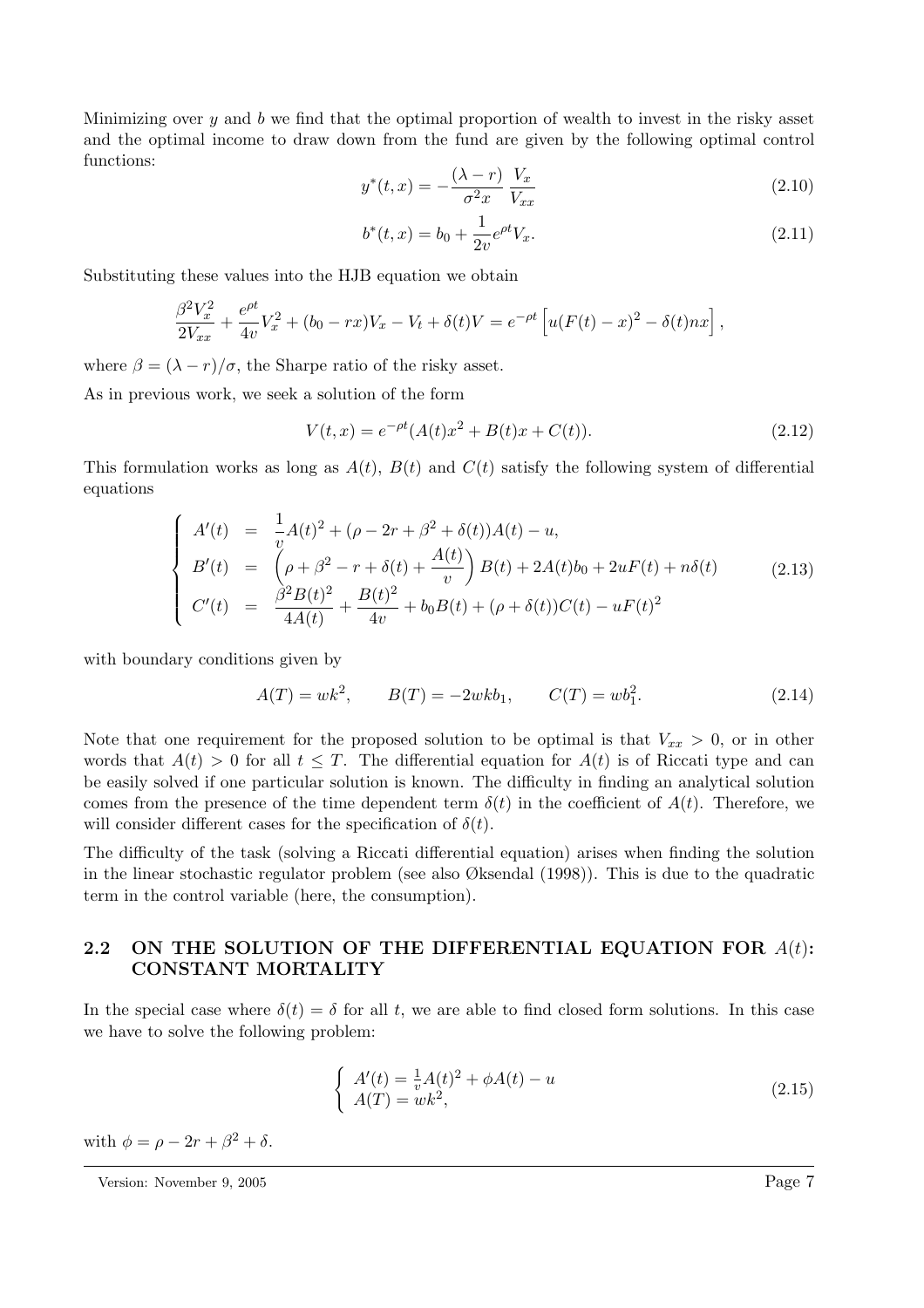The solution is:

$$
A(t) = \frac{f_1(wk^2 - f_2)e^{R(T-t)} - f_2(wk^2 - f_1)}{(wk^2 - f_2)e^{R(T-t)} - (wk^2 - f_1)},
$$

using the notation:

$$
R = \sqrt{\phi^2 + 4\frac{u}{v}},
$$
  $f_1 = \frac{v}{2}(R - \phi),$   $f_2 = -\frac{v}{2}(R + \phi)$ 

We observe that

- 1.  $f_1 \geq 0 > f_2$ ;
- 2.  $\lim_{t\to-\infty} A(t) = f_1;$
- 3.  $A'(t)$  is positive if  $A(t) > f_1$ , negative if  $f_2 < A(t) < f_1$ . If  $A(t_0) > f_1$  then  $A(t) > f_1$  for all t, and in particular  $A(T) > f_1$ . Conversely, if  $A(t_0) < f_1$  then  $A(t) < f_1$  for all t, and in particular  $A(T) < f_1$ .
- 4. We can restate the same remarks from a different viewpoint. If  $A(T) > f_1$  then it must have been the case that  $A(t_0) > f_1$  and A increases over the range  $(t_0, T)$ . If, on the other hand,  $f_2 < A(T) < f_1$  then it must be the case that  $A(t_0) < f_1$  and A is a decreasing function over the range  $(t_0, T)$ , so it must everywhere be greater than  $A(T)$ , which is equal to  $wk^2$ , and therefore strictly positive.

As a consequence,  $A(t) > 0$  for all  $t_0 \le t \le T$ .

#### 2.3 ON THE SOLUTION OF THE DIFFERENTIAL EQUATION FOR  $A(t)$ : AGE DEPENDENT MORTALITY

In the more realistic case of non-constant mortality, the problem to solve is:

$$
\begin{cases}\nA'(t) = \frac{1}{v}A(t)^2 + \phi(t)A(t) - u \\
A(T) = wk^2,\n\end{cases}
$$
\n(2.16)

where  $\phi(t) = \rho - 2r + \beta^2 + \delta(t)$ .

Equation (2.16) is a Riccati differential equation, meaning that it may not be possible to write down a solution in explicit form for an arbitrarily chosen force of mortality  $\delta(t)$ . Some common forms for  $\delta(t)$  are  $\delta(t) = \phi + \psi t$  (linear),  $\delta(t) = \phi e^{\omega t}$  (Gompertz) and  $\delta(t) = \zeta + \phi e^{\omega t}$  (Makeham). In all of these cases the solution  $A(t)$  exists, but can be written as a non-linear combination of Whittaker functions (which are combinations of Kummer functions), therefore it cannot be easily treated in the numerical applications.

However, it is possible to investigate the most important property of  $A(t)$  — whether it is positive — without solving explicitly. In fact, it is possible to prove the following fact:

**Proposition 1** If the force of mortality is bounded over the range  $t_0 < t < T$  then  $A(t) > 0$  for all  $t_0 < t < T$ .

#### Version: November 9, 2005 Page 8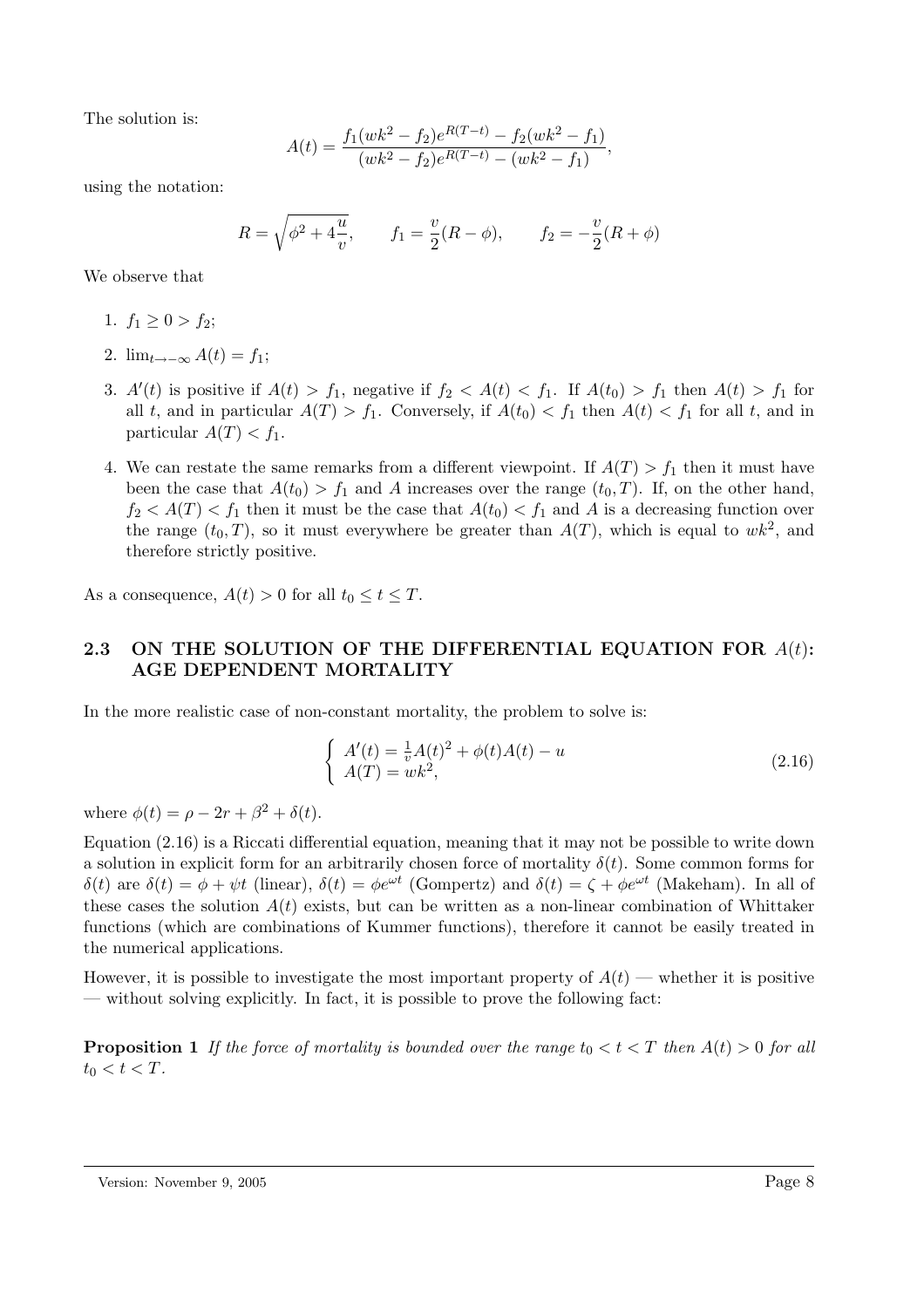The proof is in Appendix B.

Remark. The force of mortality may be assumed to be a non-decreasing function of time over the range  $t_0 < t < T$  (this is true given that we are considering post retirement ages, eg  $t_0 = 60$  and  $T = 75$ ; it would not be necessarily true for other ranges of age, like the range 15-35 for the male population), and therefore may be assumed to be bounded above and below.

Furthermore, it is also possible to approximate rather well the solution in the applications. In fact, we prove the following lemma (the proof, which is needed in the proof of the proposition, is also in Appendix B):

**Lemma 2** Suppose that  $A_0(t)$  solves (2.16) in the case where  $\phi(t) = \phi_0$ , a constant, and that  $A(t)$ is a solution to (2.16) in the general case. If  $\phi(t) \ge \phi_0$  for all  $t_0 \le t \le T$ , then  $A(t) \le A_0(t)$  for all  $t_0 \leq t \leq T$ . Conversely, if  $\phi(t) \leq \phi_0$  for all  $t_0 \leq t \leq T$ , then  $A(t) \geq A_0(t)$  for all  $t_0 \leq t \leq T$ .

Therefore, if the real force of mortality  $\delta(t)$  is bounded between a lower constant force of mortality  $\delta_L$  and a higher constant force of mortality  $\delta_U$ , the behaviour of the true  $A(t)$  will be bounded between the corresponding  $A_L(t)$  and  $A_U(t)$ , solutions of the differential equation with  $\delta_L$  and  $\delta_U$ respectively, and can be well approximated by these boundaries if these are close enough.

In the numerical applications of the model (presented in section 5), the plot of the functions  $A_L(t)$ and  $A_U(t)$ , corresponding respectively to  $\delta_L = \delta_{t_0}$  and  $\delta_U = \delta_T$  (with  $t_0$  age at retirement eg 60 and T age of compulsory annuitization, eg  $T = 75$ ), shows that these functions are very close to each other, as are the corresponding optimal controls. An example is given by Table 1, which reports the values of these functions, and Figure 1, which illustrates the corresponding optimal consumption and investment choices and the resulting optimal growth of the fund, in one particular scenario of market returns. The forces of mortality at age 60 and at age 75 are calculated according to the Italian projected mortality table RG48 (males) data.

|          |                    |             |                                                              |        |         |      | -   |     |             | 10  |     | 12  | 13                        | 14     | 15  |
|----------|--------------------|-------------|--------------------------------------------------------------|--------|---------|------|-----|-----|-------------|-----|-----|-----|---------------------------|--------|-----|
| $A_L(t)$ | $11.2$   11   10.9 |             | 10.7                                                         | $10.5$ | $+10.3$ | 10 l | 9.8 | 9.5 | $9.2$   8.8 |     |     |     | 7.6                       | $+7.1$ | 6.5 |
| $A_U(t)$ | 9.6                | $9.5$   9.5 | $\begin{array}{ c c c c c } \hline 9.3 & \hline \end{array}$ | 9.2    | $9.1\,$ | 8.9  | 8.8 | 8.6 | 8.4         | 8.1 | 7.9 | 7.6 | $^{\circ}$ 7.3 $^{\circ}$ | 6.9    | 6.5 |

Table 1. Values of the functions  $A_L(t)$  and  $A_U(t)$ .

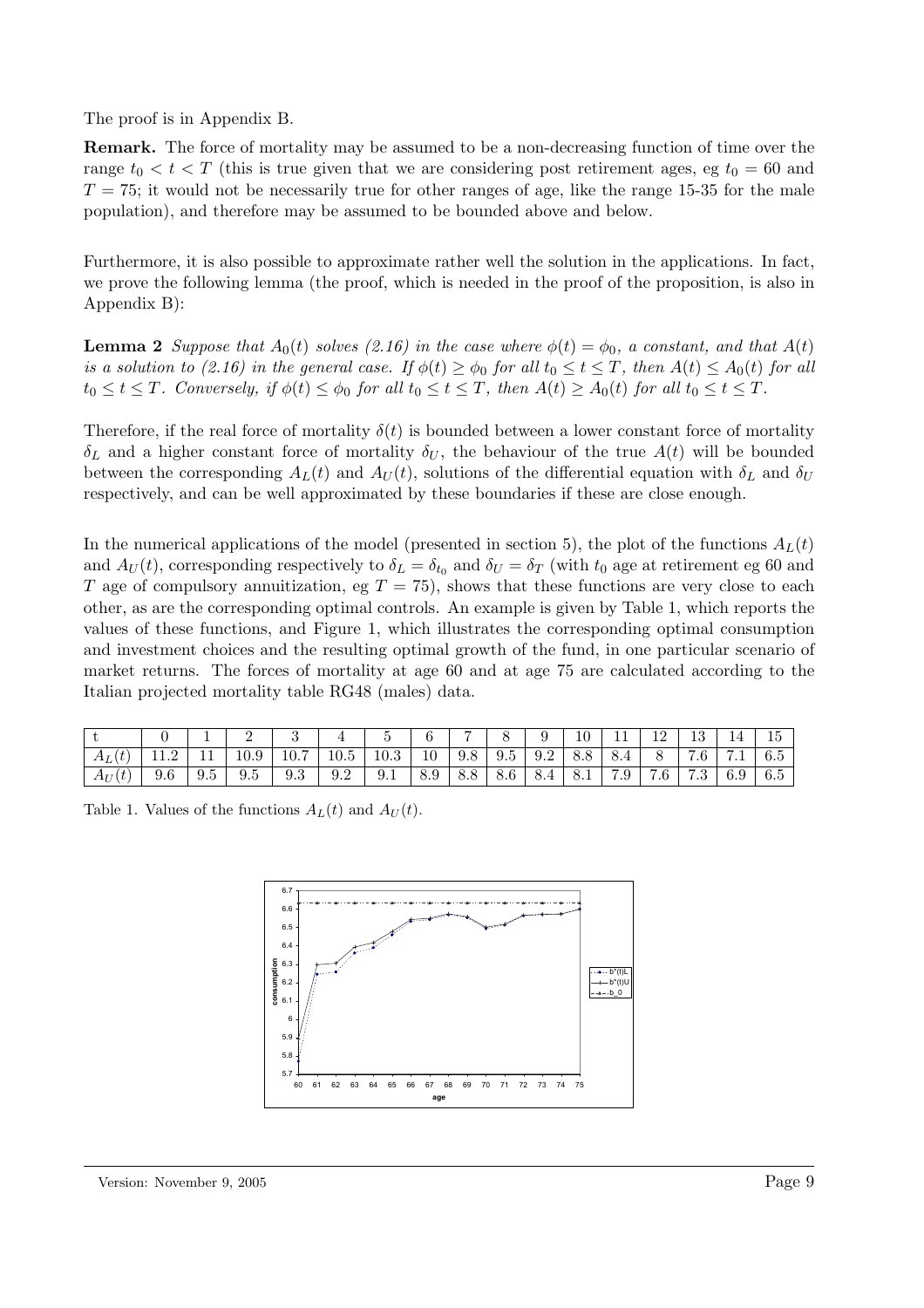



Figure 1: Comparison between optimal controls and growth of the fund with two different constant forces of mortality (at age 60 and at age 75).

In the graphs reporting the optimal controls and the evolution of the fund under optimal control, the two curves corresponding to the different forces of mortality cannot be clearly distinguished, because they are almost coincident. This underlines the negligible effect of the precise value of the force of mortality in the practical applications considered here.

### 3 THE "NATURAL" TARGET FUNCTION

We now introduce a new function, which will turn out to be useful throughout the paper:

$$
G(t) = -\frac{B(t)}{2A(t)}.
$$

The optimal controls can be expressed in function of  $A(t)$  and  $G(t)$ :

$$
b^*(t, x) = b_0 - \frac{A(t)}{v} (G(t) - x), \qquad y^*(t, x) = \frac{\lambda - r}{\sigma^2} \frac{G(t) - x}{x}.
$$
 (3.1)

Version: November 9, 2005 Page 10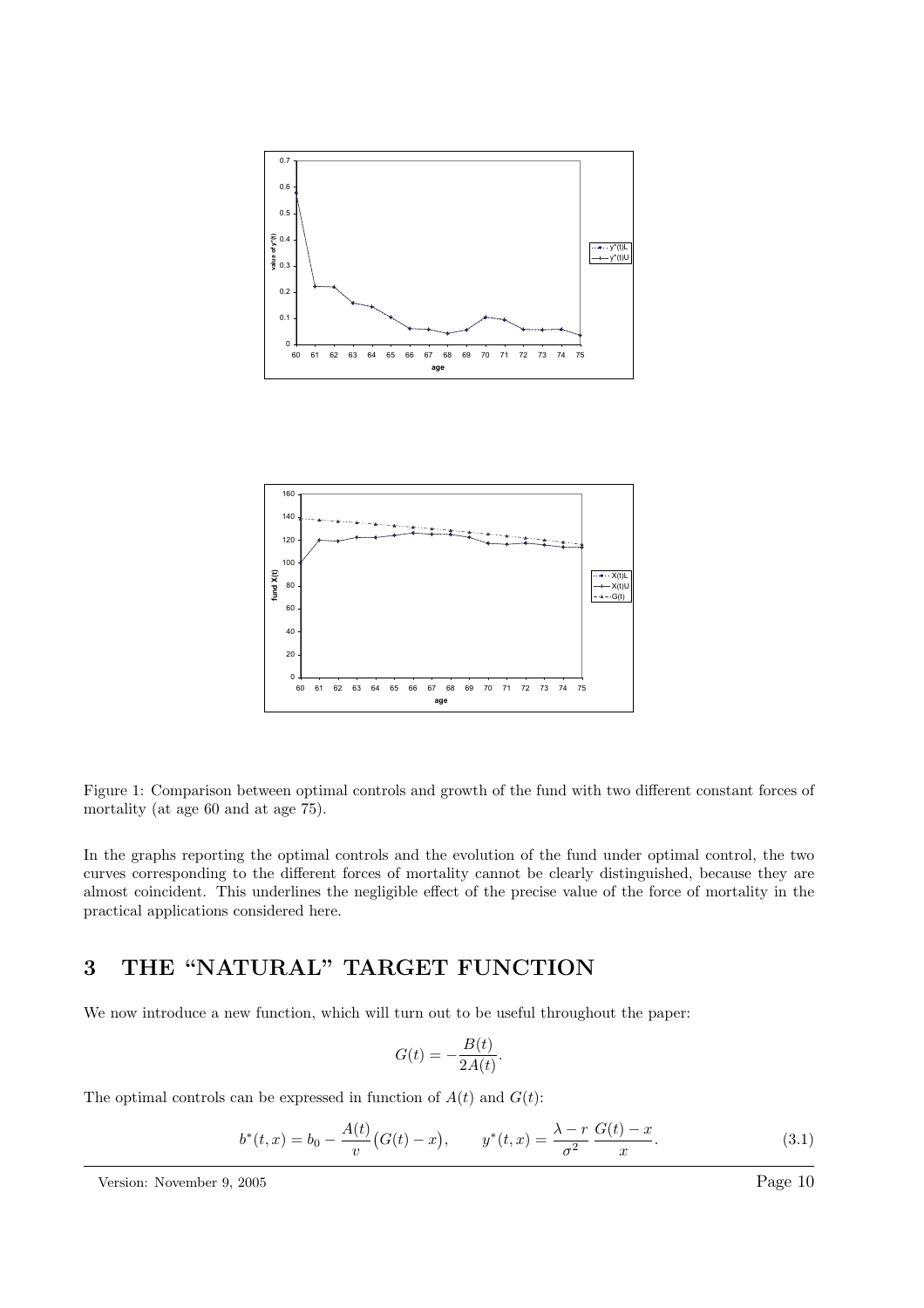Here we consider the properties of the optimally controlled process on the assumption that there is no restriction on the possible values taken by the controls  $b^*$  and  $y^*$ . The effect of imposing restrictions on the controls will be considered in a later section.

Let us denote by  $X^*(t)$  the process of the fund under optimal control. Then

$$
dX^*(t) = \left[ -b_0 + \left( \frac{A(t)}{v} + \beta^2 \right) \left( G(t) - X^*(t) \right) + rX^*(t) \right] dt + \beta \left( G(t) - X^*(t) \right) dW(t),
$$

As it appears that a pivotal quantity is the shortfall  $G(t) - X^*(t)$ , we shall denote this process by  $S(t)$ . We observe that  $\overline{a}$  $\mathbf{r}$  $\overline{a}$ 

$$
dS(t) = \left[ G'(t) + b_0 - rG(t) - \left( \frac{A(t)}{v} + \beta^2 - r \right) S(t) \right] dt - \beta S(t) dW(t).
$$

Although we have no explicit solution for  $A(t)$ , we can nevertheless write

$$
G'(t) = -\frac{B'(t)}{2A(t)} + \frac{B(t)A'(t)}{2A(t)^2} = \left(r + \frac{u}{A(t)}\right)G(t) - b_0 - \frac{2uF(t) + n\delta(t)}{2A(t)}.
$$
\n(3.2)

Substituting this back in, we obtain

$$
dS(t) = \left(r - \beta^2 - \frac{A(t)}{v}\right)S(t) dt - \beta S(t) dW(t) + \frac{2u(G(t) - F(t)) - n\delta(t)}{2A(t)} dt.
$$
 (3.3)

The stochastic differential equation (3.3) satisfied by  $S(t)$  suggests a natural form for the target function  $F(t)$ : if it is the case that

$$
G(t) - F(t) = \frac{n}{2u}\delta(t)
$$
\n(3.4)

then the logarithm of  $S(t)$  is a Wiener process with a time-dependent drift, and therefore  $S(t)$  will always remain non-negative, under the assumption that  $S(t_0) > 0$ . In other words, if  $X(t_0) < G(t_0)$ , then  $X(t)$  will always remain below the function  $G(t)$ .

This property was also observed for the model discussed in Gerrard et al. (2004a), in a problem where consumption was fixed. In that case, it was discovered that there was a natural explanation for the target  $F(t)$  which arose out of the equations, namely that it consisted of precisely the amount of money required to fund consumption at the fixed level until the time of compulsory annuitization and then to achieve the final target pursued. Here we find a similar explanation, which includes also the bequest motive. In fact, it is easy to prove that the functions  $F(t)$  and  $G(t)$  which satisfy (3.2) and (3.4) are

$$
G(t) = \frac{b_0}{r}(1 - e^{-r(T-t)}) + \frac{b_1}{k}e^{-r(T-t)}, \qquad F(t) = \frac{b_0}{r}(1 - e^{-r(T-t)}) + \frac{b_1}{k}e^{-r(T-t)} - \frac{n}{2u}\delta(t) \tag{3.5}
$$

Even when F and G do not satisfy  $(3.4)$ , it is still possible to obtain a solution to  $(3.2)$ , at least in the form

$$
G(t) = \frac{b_1}{k} \exp\left(-r(T-t) - u \int_t^T \frac{ds}{A(s)}\right) + \int_t^T \left(b_0 + \frac{2uF(z) + n\delta(z)}{2A(z)}\right) \exp\left(-r(z-t) - u \int_t^z \frac{ds}{A(s)}\right) dz.
$$
\n(3.6)

The interpretation for the choice of the natural target  $F(t)$  is the following. If a sum  $G(t)$  were invested at time t in the risk-free asset, then the interest payments would cover consumption at rate  $b_0$  until the age of compulsory annuitization, and thereafter would permit the purchase of an annuity paying the required amount  $b_1$  per unit time. Therefore, the level  $G(t)$  can be considered to be a sort of "safety level" for the personal needs of the pensioner (see Gerrard et al. (2004a)), and would in effect coincide with his/her target, should he/she have no bequest motive (i.e.  $n = 0$ ). If the pensioner has a bequest motive, his/her target would be chosen accordingly to the importance given to it, and we may think of the quantity  $\frac{n}{2u}\delta(t)$  as the part of the overall target pursued by the pensioner that allows for the bequest desire. In fact, it will be shown in the next section that, in the case of the natural target, the problem to be solved is equivalent to one in which the interim target is equal to the safety level  $G(t)$  and there is no bequest motive.

Version: November 9, 2005 Page 11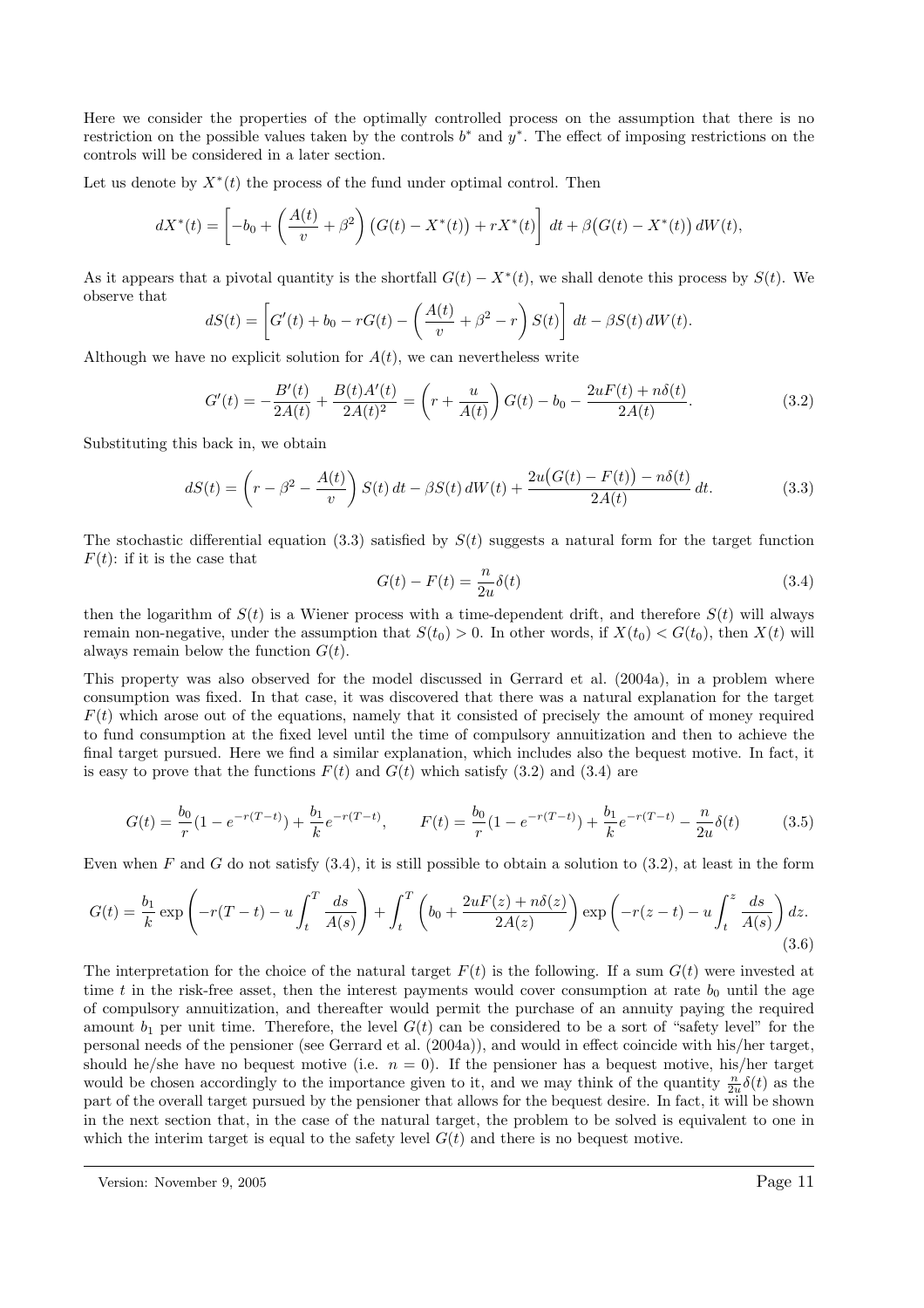#### 3.1 INTERACTION BETWEEN THE BEQUEST MOTIVE AND THE IN-TERIM TARGET

This section arises from the observation that, surprisingly, when the natural target is chosen, the optimal controls do not depend on the weight given to the bequest motive, as we can see by observing that neither  $A(t)$  nor  $G(t)$  depend on the value of n (see 2.13, 3.1 and 3.5), while they do depend on the force of mortality. It seems that if the pensioner does take into account the bequest motive and the subjective probability of death when selecting the target pursued (by appropriate choice of  $F(t)$ ), his/her optimal behaviour is then the same as if the bequest motive were absent.

This is indeed a special case of a more general fact that can be shown concerning the interaction between the choice of the interim target and the bequest motive. It can be shown that the utility attached to the bequest motive  $M(t, x)$  (equation 2.5), from a purely mathematical point of view, is not actually needed in the formulation of the problem, in that the importance given to the bequest motive can be included in the interim targets. In fact, consider an individual with a certain target function  $F(t)$  and a certain bequest motive given by  $M(t, x)$ . We can replace the interim target F with a new one, that includes the bequest motive:

$$
\tilde{F}(t) = F(t) + \frac{n\delta(t)}{2u} \tag{3.7}
$$

If we replace (3.7) in (2.8), the Hamilton-Jacobi-Bellman equation becomes:

$$
0 = \min_{y,b} \left\{ e^{-\rho t} \left[ u \left( \tilde{F}(t) - x \right)^2 + v \left( b_0 - b \right)^2 + \frac{n^2 \delta^2(t)}{4u} - n \delta(t) \tilde{F}(t) \right] + \right.
$$
  
+  $V_x \left[ -(b - rx) + (\lambda - r)xy \right] + V_t + \frac{1}{2} \sigma^2 x^2 y^2 V_{xx} - \delta(t) V \}$  (3.8)

In other words, the term  $M(t,x) = -nx\delta(t)e^{-\rho t}$  has been replaced by the term  $e^{-\rho t}[\frac{n^2\delta^2(t)}{4u} - n\delta(t)\tilde{F}(t)],$ that does not contain  $x, y$  or b and therefore does not affect the optimal controls. It is clear that the two formulations of the problem (3.8) and (2.8) are equivalent, in that they give the same optimal control rules: in the new formulation the weight given to the bequest motive  $n$  still enters the optimal controls through the target itself  $\overline{F}$ . We can think of the  $\overline{F}$  target as a target adjusted to include the bequest, and we can refer to it as a "bequest-target", to distinguish it from the original one and the natural one. We notice that the bequest-target increases as n increases and when  $\delta(t)$  increases. This is reasonable: an individual who attaches high importance to the ability to leave a bequest and has a high subjective probability of imminent death will be likely to set a high interim target.

When the natural target is chosen, the bequest-target is:

$$
\tilde{F}(t) = F(t) + \frac{n\delta(t)}{2u} = G(t)
$$

Thus, in this case the bequest-target coincides with the safety level. More importantly, we note that, since  $F$  is the only way by which the weight n can affect the optimal controls, in this case the optimal controls are not affected by  $n$ , observing that the safety level  $G$  does not include  $n$ .

We notice that the absence of an effect of the bequest motive on optimal choices only occurs in the presence of the natural target: we can think of it as having been offset by the interim target. Should the pensioner choose a target other than the natural one, the optimal control would depend on n via  $G(t)$  (see 3.6) or, in the new formulation, via  $\tilde{F}$  (see 3.7- 3.8). We shall ignore this case in the rest of the paper and defer the analysis of other choices of the target to future research.

Although we have just proved that the explicit presence of a bequest motive in the form of equation 2.5 is not necessary, because the importance given to the bequest can be encompassed in the interim target, we nevertheless leave the formulation of the initial problem unchanged, so as to isolate the effect of the different components on the pensioner's behaviour.

#### Version: November 9, 2005 Page 12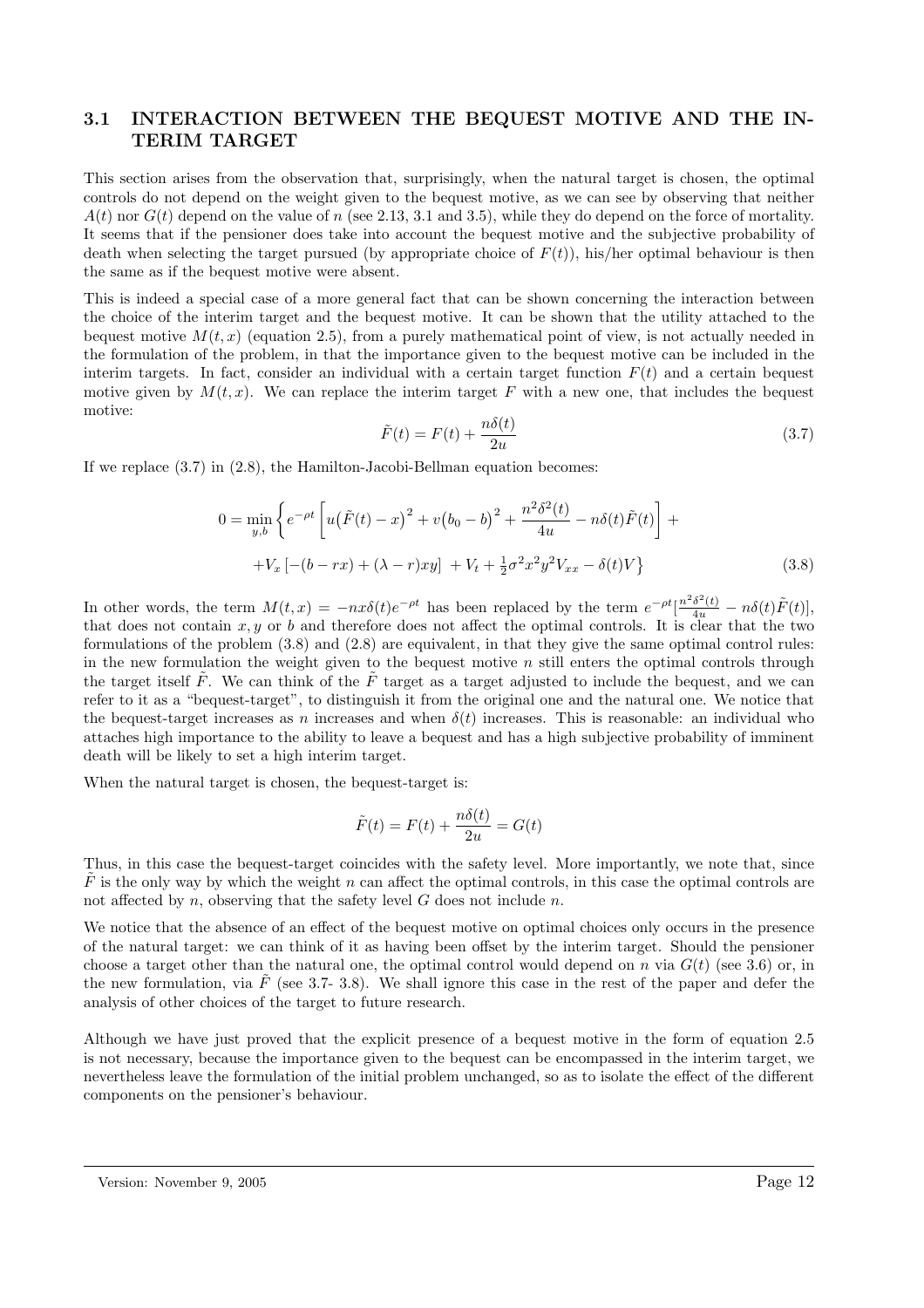#### 3.2 SOME FEATURES OF THE OPTIMAL CONTROLS WHEN NATURAL TARGETS ARE CHOSEN

The optimal control policies at time t, with a fund of  $X^*(t)$ , are the following:

$$
b^*(t, X^*(t)) = b_0 - \frac{A(t)}{v} (G(t) - X^*(t)), \qquad y^*(t, X^*(t)) = \frac{\lambda - r}{\sigma^2} \frac{G(t) - X^*(t)}{X^*(t)}
$$

When the natural targets are chosen, the shortfall of the fund from  $G(t)$  is always strictly positive. Therefore, the optimal consumption never exceeds the level  $b_0$ , and the amount invested in the risky asset is always positive. This property can be of considerable importance, given the fact that consumption can be limited by regulation (in UK the amount withdrawn must lie between 35% and 100% of the amount of annuity provided by the fund at retirement), and short selling is likely to be forbidden, and given also the fact that adding constraints to the optimization problem would considerably increase the difficulty of finding and treating the solution (see below). Examples of works where an optimization problem with constraints has been solved are Di Giacinto and Gozzi (2004), in the context of a defined contribution pension scheme, and Browne (1995), who minimizes the probability of ruin when borrowing is not allowed.

We notice that the optimal amount invested in the risky asset  $y^*(t)X^*(t)$  is proportional to the shortfall  $S(t)$ , which is the difference between the safety level and the fund level. This result is similar to a result found by Browne (1997): solving two "survival problems" (maximizing the probability of reaching a "safe region" before occurrence of ruin and minimizing the discounted penalty paid upon going bankrupt) he finds that in both problems the optimal policy implies investing in the risky asset a proportion of the (positive) difference between the amount needed for being in the safe region and the fund level.

The function  $A(t)$  depends on the value of the parameters v, u and w, but it can be seen from the form of the controls that what counts most is the ratio  $\frac{A(t)}{v}$ . From a detailed study of the solution  $A(t)$  of the Riccati differential equation in the case of constant mortality, we see that:

$$
\lim_{v \to +\infty} \frac{A(t)}{v} = 0,\tag{3.9}
$$

a result that can be naturally extended to the general case. This feature is also intuitive: when the importance attached to the monitoring of the consumption is high, the optimal consumption tends to coincide with the desired level  $b_0$ .

From numerical examples which will be shown later, we also see that this ratio depends heavily on the ratio  $\frac{u}{v}$ , rather than on the individual values of the parameters. Mathematically, this could be explained by observing that for points in time sufficiently far from time T (i.e. for  $T - t$  sufficiently large), we have:

$$
\frac{A(t)}{v} \sim \frac{1}{2}(R - \phi)
$$

recalling that  $R =$  $\sqrt{\phi^2 + 4\frac{u}{v}}$  and that  $\phi$  does not depend on the parameters  $v, u$  and w. When time T approaches, the ratio  $\frac{w}{v}$  becomes more important (since  $\frac{A(T)}{v} = \frac{w}{v}k^2$ ). In the numerical applications, we have observed that the most significant factor driving the controls is the ratio  $\frac{u}{v}$ , that gives an indication of the relative importance attached to the monitoring of the fund and of the running consumption.

#### 3.3 IMPOSING RESTRICTION ON THE CONTROLS

Governments (or regulators) may introduce regulations in order to restrict the freedom of the investor with regard to either the income they draw down or the proportion of the fund which may be invested in risky assets. In order to increase the generality of the treatment, however, we will consider only the natural restrictions which follow from the situation being modelled. These are

1.  $b \geq 0$ . Although it is not impossible to imagine negative consumption — rather than withdrawing money from the fund for day-to-day expenses, the investor pays additional sums into the fund  $-$  the protected status of pension funds is likely to rule this out as a possibility.

Version: November 9, 2005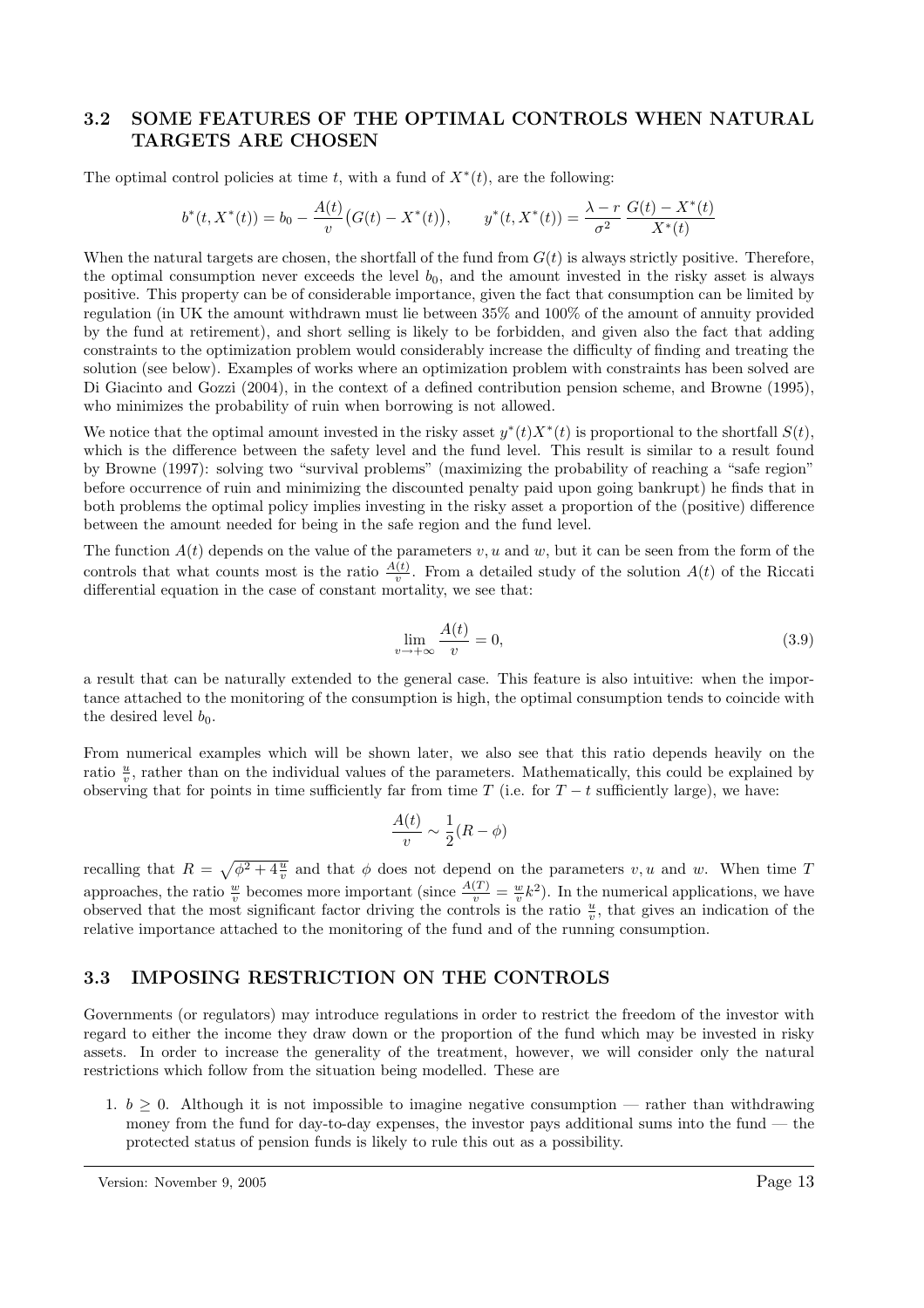- 2.  $y \leq 1$ . Again, in normal circumstances an investor may well have the option of borrowing at a fixed rate of interest in order to invest in the risky asset, but in the particular context of a pension fund it is unlikely that this will be permitted.
- 3.  $x \geq 0$ . If the assets of the fund drop to zero, the rules of the fund will presumably require that the investor stops trading.

If the evolution of the fund is governed by the optimal controls derived with natural targets, then

$$
b^*(t, X^*(t)) < 0 \iff S(t) > \frac{vb_0}{A(t)},
$$
\n
$$
y^*(t, X^*(t)) > 1 \iff S(t) > \frac{G(t)}{1 + \frac{\lambda - r}{\sigma^2}},
$$
\n
$$
X^*(t) < 0 \iff S(t) > G(t).
$$

It is clear that  $X^*(t) < 0$  can only occur if  $y^*(t, X^*(t)) > 1$ , so the second restriction will take effect more frequently than the third. No such relationship can be proved for the first two restrictions, or for the first and the third restrictions, however: which one takes effect first depends on the relative values of the weighting parameters  $u, v$  and  $w$ . Namely, the critical level at which consumption becomes negative does depend on the choice of the parameters  $v, u$  and  $w$ , whereas the critical levels for ruin and borrowing money from the bank do not. This means that, by choosing appropriate values of the parameters, negative consumption can in practice be avoided (it would be sufficient, for example, to choose values of the parameters for which ruin occurs before negative consumption). In fact, increasing the value of  $v$  will result in a higher level for the barrier for negative consumption (recalling the limit 3.9). Unfortunately, there are no values of the parameters which would help in avoiding ruin or borrowing money from the bank.

The graphs in Appendix C (Figure 7) show how the change in the ratio  $\frac{v}{u}$  can affect the level of the barrier for negative consumption. In particular, it can be seen that with a high enough  $\frac{v}{u}$  (eg 160) the barrier for negative consumption is higher than the barrier for ruin, that is, ruin occurs before negative consumption.

#### **3.3.1 THE CASE**  $b^* < 0$

If  $S(t) > \frac{vb_0}{A(t)}$ , the optimal choice of b is negative. If restriction 1 is in force, it would be natural to suggest that we choose zero consumption in such cases. It should be noted that such a strategy does not lead to the optimal control of the process subject to restriction 1, but the difference may be small.

If we are constrained to choose  $b = 0$ , the control problem becomes one of choosing y. This is related to the situation considered in Appendix A, where the income rate is required to take a fixed value  $b_0$ . The remarks made in the following section apply to this case, by taking  $b_0 = 0$ .

#### **3.3.2** THE CASE  $y^* > 1$

If  $S(t) > \frac{G(t)}{1+\lambda}$  $\frac{G(t)}{1+\frac{\lambda-\tau}{\sigma^2}}$ , the optimal choice of y is greater than 1. If restriction 2 is in force, so that no bank borrowing is permitted, then the simplest suggestion is that we should take  $y^* = 1$  in these cases. If we adopt this strategy then the form of the HJB equation is substantially altered, being now

$$
0 = -\frac{1}{4v}e^{\rho t}V_x^2 + ue^{-\rho t}(F(t) - x)^2 + (\lambda x - b_0)V_x + V_t + \frac{1}{2}\sigma^2 x^2 V_{xx} - \delta_t v - \delta_t nxe^{-\rho t}.
$$

It is possible to find a solution to this equation, again of the form  $V(t,x) = e^{-\rho t} (A(t)x^2 + B(t)x + C(t))$ , but it is different from the solution which applies in the region  $y^* < 1$ .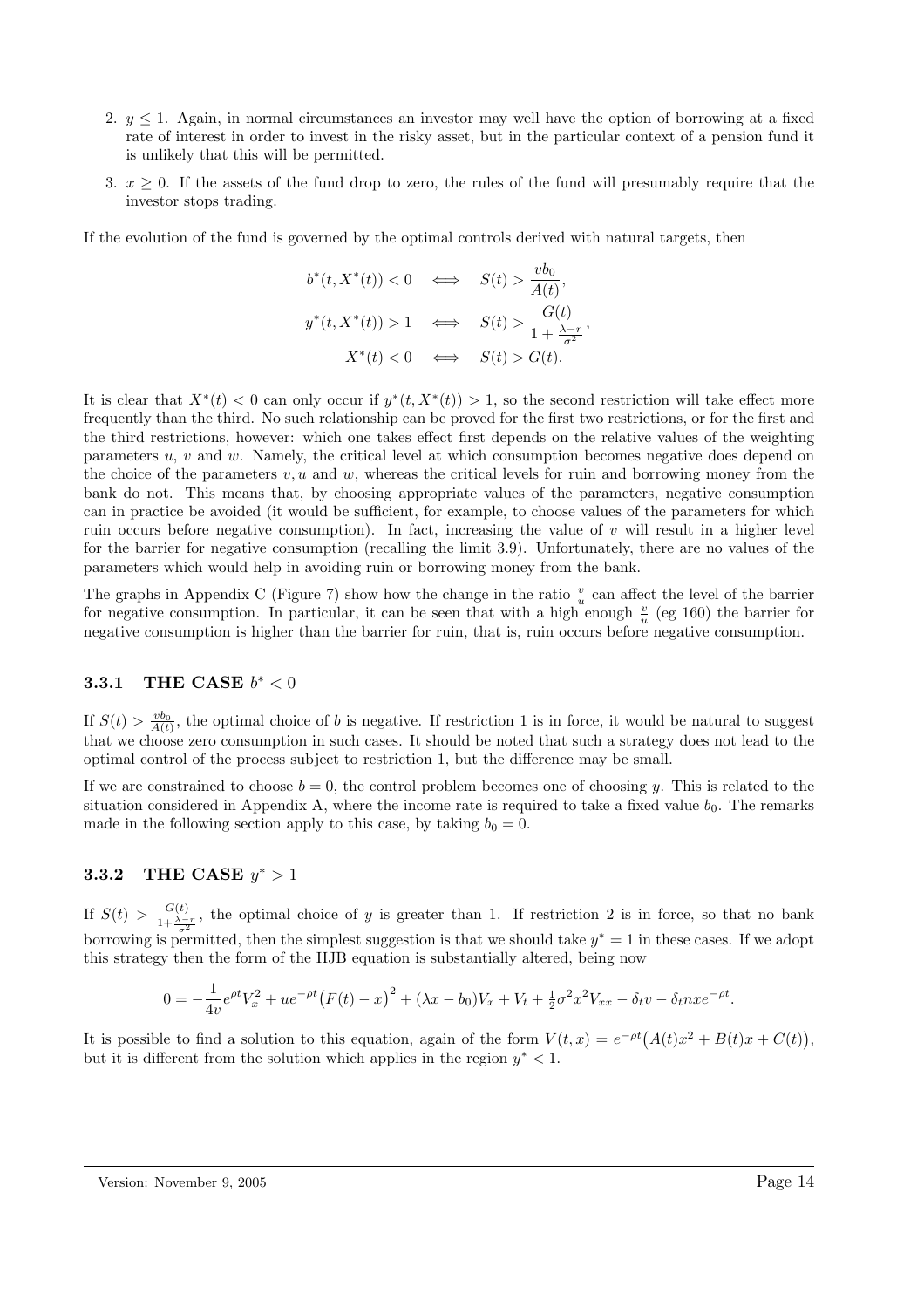#### 3.3.3 THE CASE WHERE BOTH  $b^* < 0$  AND  $y^* > 1$

When  $X(t)$  is sufficiently low, both  $b^*$  and  $y^*$  fall outside the range permitted by the restrictions. Again a first approximation to the optimal strategy is to set  $b = 0$ ,  $y = 1$  in such cases. This implies that the entire fund is invested in the risky asset but that no income is drawn down. The fund, therefore, is a constant multiple of the price of the risky asset. As a geometric Brownian motion with positive drift, it is unable to become negative.

As a consequence, ruin is impossible when the restrictions are applied as long as  $X_t$  is such that  $b^* < 0$  and  $y^* > 1$ .

#### 4 NUMERICAL EXAMPLES

The model outlined in the previous sections has been tested in simulated scenarios for market returns. In particular, the path of the risky asset has been simulated for 1000 scenarios via Monte Carlo simulations, and for each scenario the optimal policies (ie the optimal consumption and the optimal asset allocation) have been applied. The motivation for testing the model in simulated scenarios is to obtain extra information about many relevant issues when the optimal choices derived above are applied. These issues include the undesirable events listed above (ruin, negative consumption and borrowing money from the bank), together with some information about the final outcome of the option of deferring annuitization, in terms of the size of the final annuity that can be bought at time T. So we are interested in investigating the following key features:

- 1. risk of outliving the assets before time  $T$ , called the ruin probability, and average time of ruin, when ruin occurs;
- 2. behaviour of the optimal consumption and the optimal investment allocation over time;
- 3. probability of negative consumption, average age at the time of negative consumption and average time spent consuming negative amounts;
- 4. probability of borrowing money from the bank for investing in the risky asset, average age at the time of borrowing money and average time spent borrowing money;
- 5. distribution of the final annuity that can be bought at time  $T$ ;
- 6. probability that there is some time before  $T$  when the pensioner is able to buy a better annuity than the one that he/she could have bought at retirement, and comparison with the targeted annuity;
- 7. effect on the optimal controls and on the final annuity of the choice of the relative importance given to the running consumption and to the achievement of the target.

#### 4.1 ASSUMPTIONS AND METHODOLOGY

In the simulations, we have chosen the natural target specification. The assumptions made on the parameters are the following:

- retirement is at age  $t_0 = 60$  and age of compulsory annuitization is  $T = 75$ ;
- the fund at retirement is  $X(t_0) = 100$ ;
- the amount of consumption targeted during the drawdown phase,  $b_0$ , is the level annuity that can be bought at age 60 with a fund of 100, adopting the Italian projected mortality table RG48 males, assuming the same interest rate as used for the riskless asset and a loading factor of 5%; thus,  $b_0 = 6.63$ ;
- the target for the final annuity is  $b_1 = 1.5b_0 = 9.95$  and  $b_1 = 2b_0 = 13.26$ , in order to test different risk attitudes (the higher the target, the lower the risk aversion);
- parameters for the asset returns are:  $r = 4\%, \lambda = 10\%, \sigma = 20\%$ ; the Sharpe ratio of the risky asset is therefore 0.3; the inter-temporal discount factor is given by  $\rho = 4\%$ ;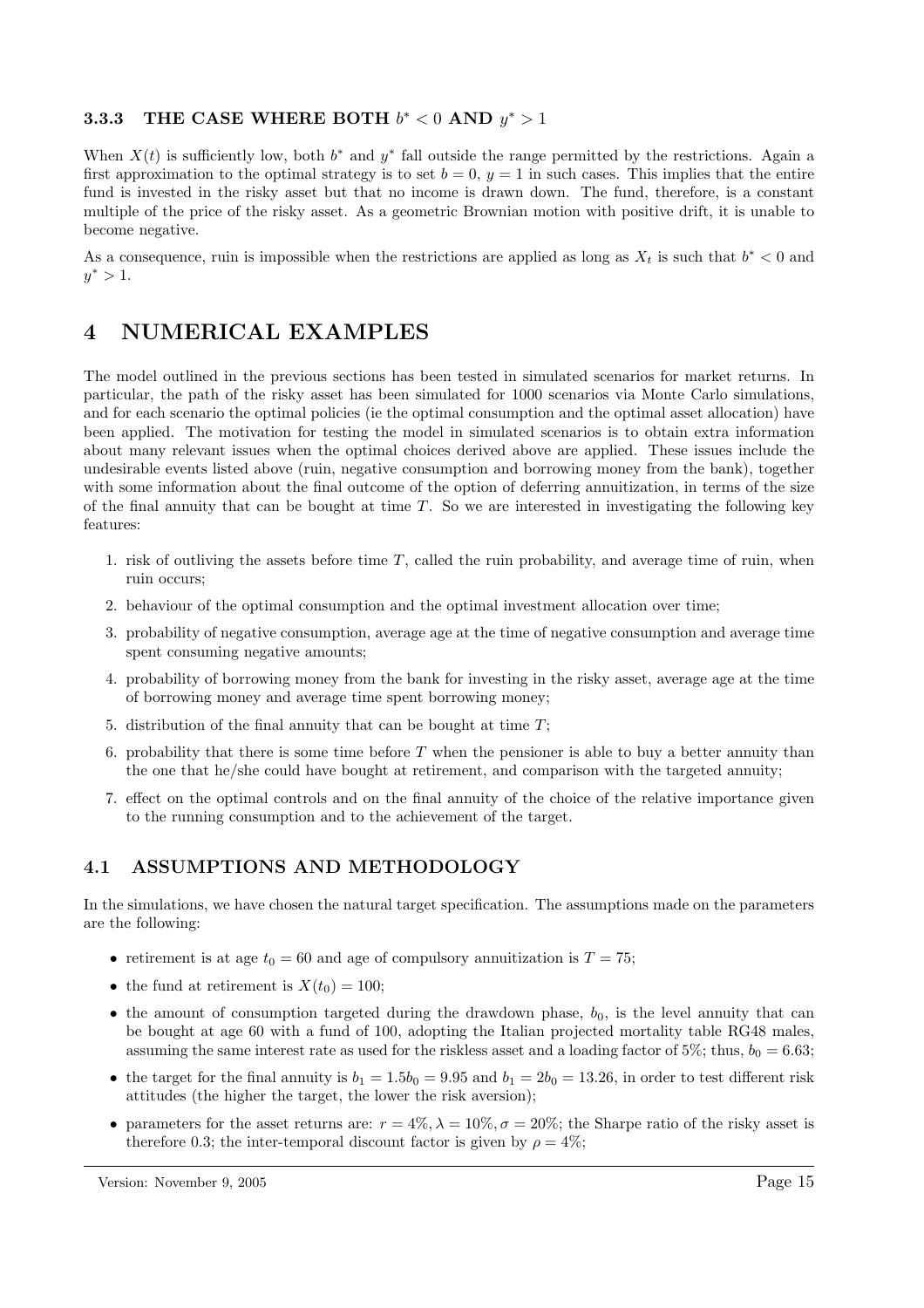- the boundaries chosen for the force of mortality are  $\delta_L = \delta(60) = 0.004625$  and  $\delta_U = \delta(75) = 0.026254$ (derived from the survival probabilities at ages 60 and 75 of the RG48 males, assuming a constant force of mortality over the year of age);
- the price of the final annuity at age 75 is  $k^{-1} = a_{75}(1+L)$  where L is the loading factor adopted by the company, chosen to be equal to 5%; the annuity at age 75 has been calculated with the table RG48 males;
- the ratio  $\frac{v}{u}$  has been chosen to be equal to 10, 50, 100 and 500, the ratio  $\frac{w}{v}$  equal to 1 and 100, with a fixed  $u = 1$ ; the weight given to the bequest motive (although it does not influence the optimal controls) has been chosen to be equal to  $n = 10$ .

Regarding the choice of the value of the parameters, we refer the reader to section 4.5, where some indications are given.

The discretization of the process over the 15 years of the de-cumulation phase has been done on a weekly basis; for each combination of  $b_1$ ,  $\delta_{\tau=L,U}$ ,  $\frac{v}{u}$  and  $\frac{w}{v}$ , 1000 simulations have been run, using the same 1000 streams of pseudo-random numbers for each combination (in order to allow consistent comparisons between different combination of parameters). In each scenario we have simulated the Brownian motion and hence the behaviour of the optimal controls, as well as the evolution of the fund under optimal control. The distribution over the 1000 simulations of  $y^*(t)$  and  $b^*(t)$ , for  $t = 0, 1, ..., 779$  (780 being the number of weeks in 15 years) has been analyzed through some relevant statistics, such as minimum, maximum, mean, standard deviation and some percentiles  $(5^{th}, 25^{th}, 50^{th}, 75^{th}$  and  $95^{th})$ . The distribution over the 1000 simulations of the final annuity purchasable at time  $T$  with the resulting fund has been examined using the same statistical analysis, and the characteristics listed above have been investigated by checking the path of  $y^*(t)$ ,  $b^*(t)$  and  $X^*(t)$ over time.

#### 4.2 SIMULATION RESULTS: OPTIMAL CONTROLS

We have found that the choice of the ratio  $\frac{w}{v}$  does not significantly affect results, therefore we only show results for the case of  $\frac{w}{v} = 1$ . Similarly, we present results only for the higher force of mortality  $\delta_U = \delta(75)$ , the corresponding results for the lower force of mortality  $\delta_L = \delta(60)$  being almost identical (see, for instance, Figure 1).

On the other hand, the dependence on the ratio  $\frac{v}{u}$  is quite strong, both for the optimal controls and for the distribution of the final annuity.

The graphs in Figure 2 show the median of the optimal investment in the risky asset  $y^*(t)$  and the mean of the optimal consumption  $b^*(t)$  over time, with the four choices of  $\frac{v}{u}$  and with the two different targets  $b_1$ .

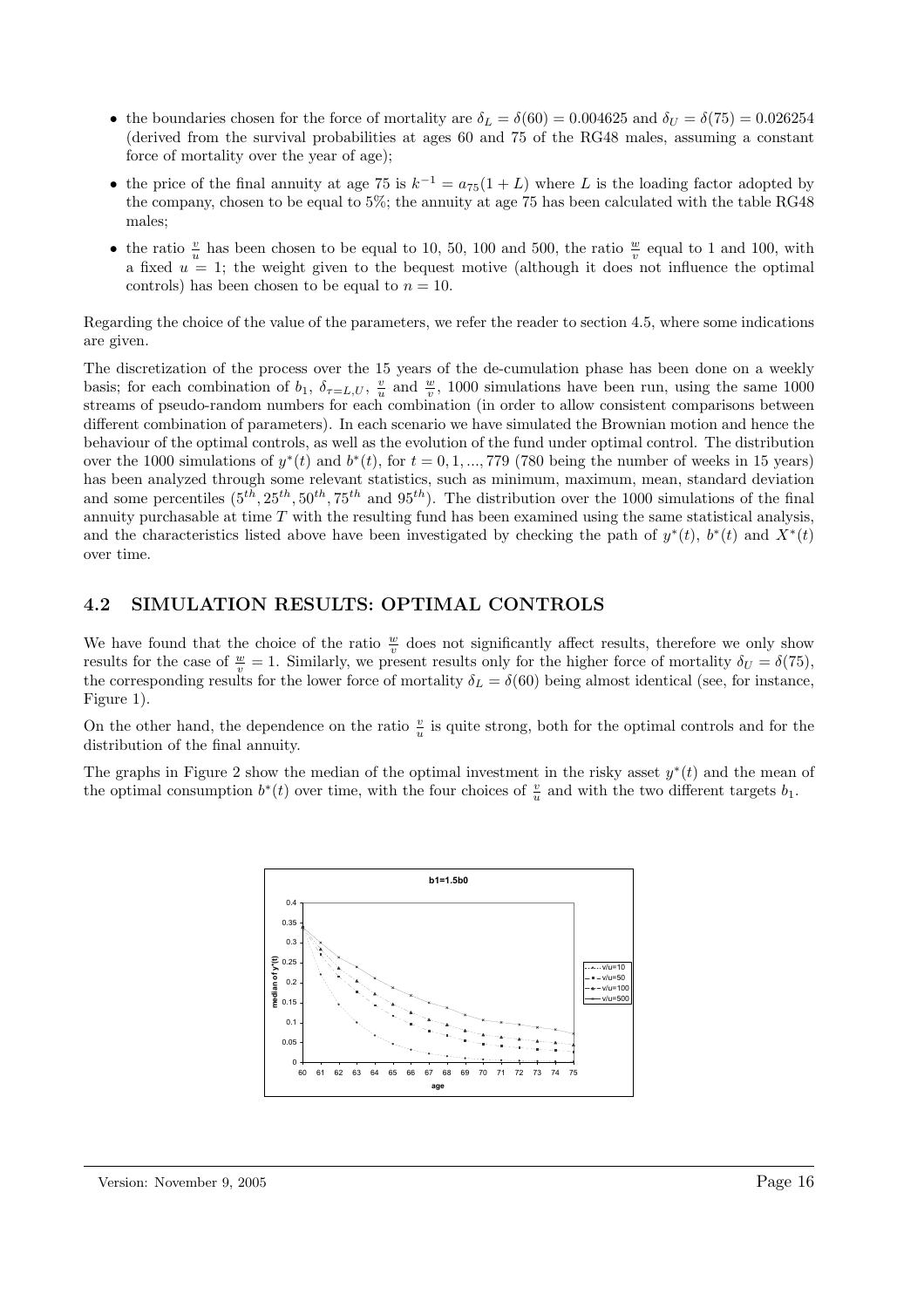





Figure 2. Median of the distribution of the optimal investment  $y^*(t)$  and mean of the distribution of the optimal consumption  $b^*(t)$  over time, when  $\frac{v}{u}$  changes.

Version: November 9, 2005 Page 17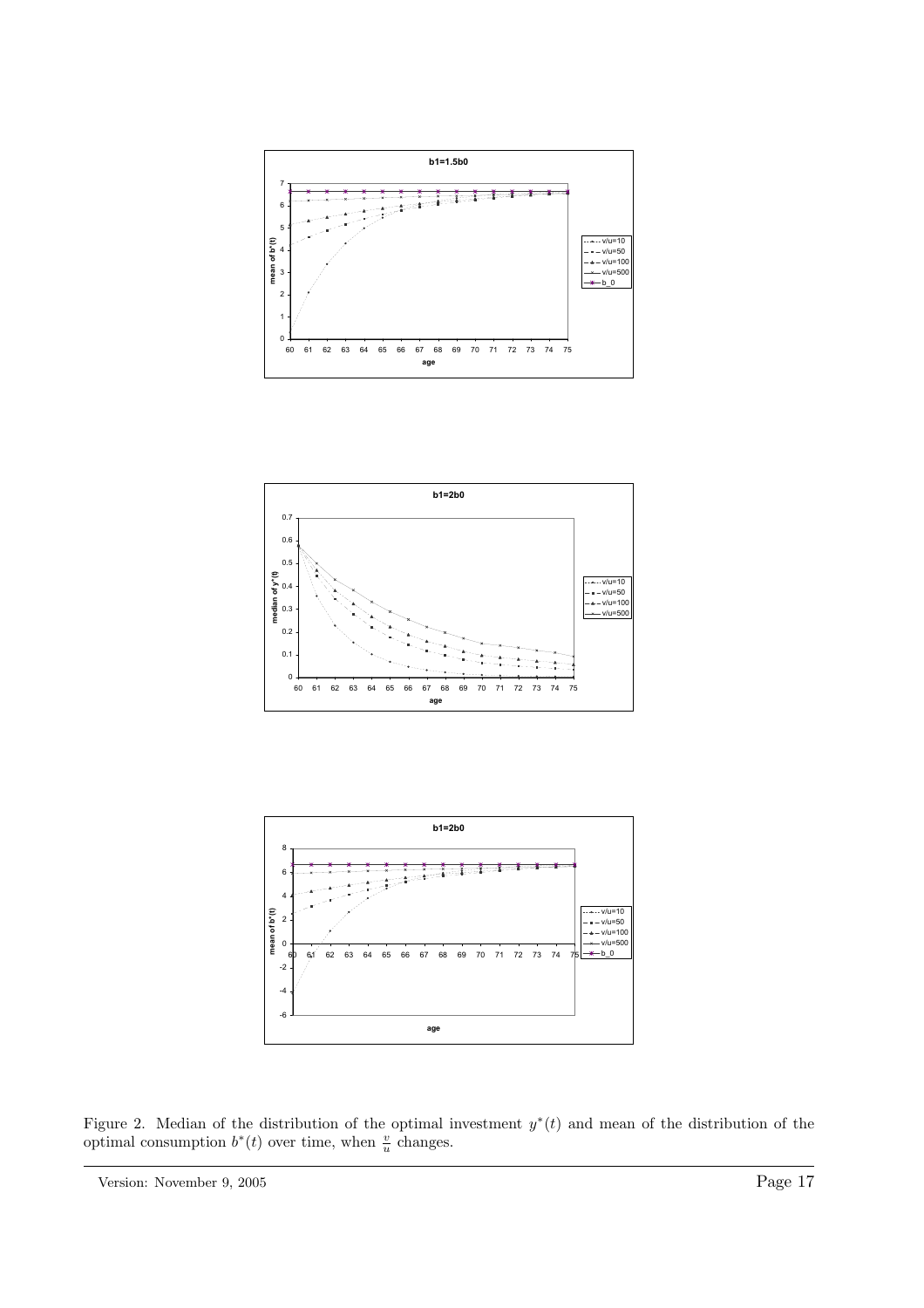Increasing the weight given to the running consumption (ie the value of  $v$ ) results in increasing the optimal consumption  $b^*(t)$ : when  $\frac{v}{u} = 500$  the individual consumes very close to the ideal level  $b_0$  (plotted in the graph to allow comparisons). This results also in riskier investment strategies, as the level of the (median of)  $y^*(t)$  is higher when  $\frac{v}{u}$  increases. However, with low values of  $\frac{v}{u}$ , the optimal policy would imply consuming small amounts of money at the beginning of the plan, or even consuming negatively (it turns out that this would happen only for a relatively short period of time after retirement, see later tables).

When increasing the final target from  $b_1 = 1.5b_0$  to  $b_1 = 2b_0$ , the optimal investment allocation becomes riskier and the optimal consumption decreases. This behavior of the optimal controls is intuitive, in that the final target has increased whilst everything else has remained unchanged.

The choice of the weights is relevant to the optimal consumption. The graphs in Figure 3 show min, max and some percentiles of the optimal consumption over time with  $\frac{v}{u} = 10$  and 100, with the two different final targets.



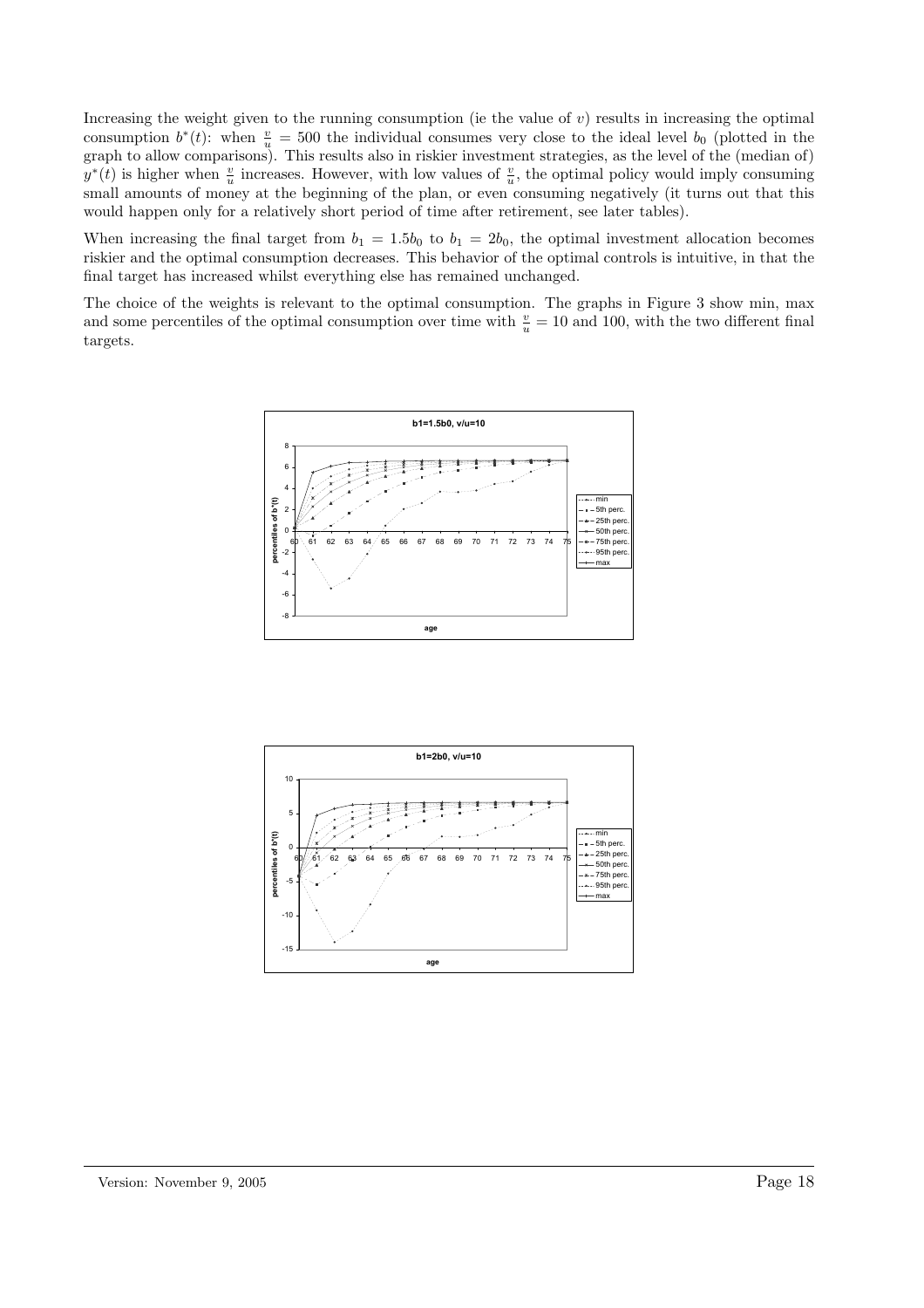



Figure 3. Percentiles of the distribution of the optimal consumption over time with  $\frac{v}{u} = 10, 100$ .

With  $\frac{v}{u} = 10$ , the initial level of optimal consumption is very close to 0 for  $b_1 = 1.5b_0$  and negative for  $b_1 = 2b_0$ ; furthermore the optimal consumption in 5% of the cases is negative for at least one and a half years when  $b_1 = 1.5b_0$  and for at least four years when  $b_1 = 2b_0$ . With  $\frac{v}{u} = 100$ , the optimal consumption in the simulations run is never negative for  $b_1 = 1.5b_0$ , and is negative in less than 1% of the cases for  $b_1 = 2b_0$ (noting that in the last graph also the first percentile of the distribution of the consumption has been plotted).

We notice that the situation of negative consumption may be undesirable to many pensioners, as well as the absence of consumption stability, that makes it difficult to plan for the future. The main reason for this pattern is the incentive to postpone consumption, due to the relatively high weight attached to the final annuity in comparison with the interim consumption, together with the fact that the desired annuity  $b_1$  is larger than the targeted consumption  $b_0$ . However, if the pensioner wishes to avoid negative consumption and needs a more stable consumption path, he/she will choose parameters so as to guarantee it (see section 4.5).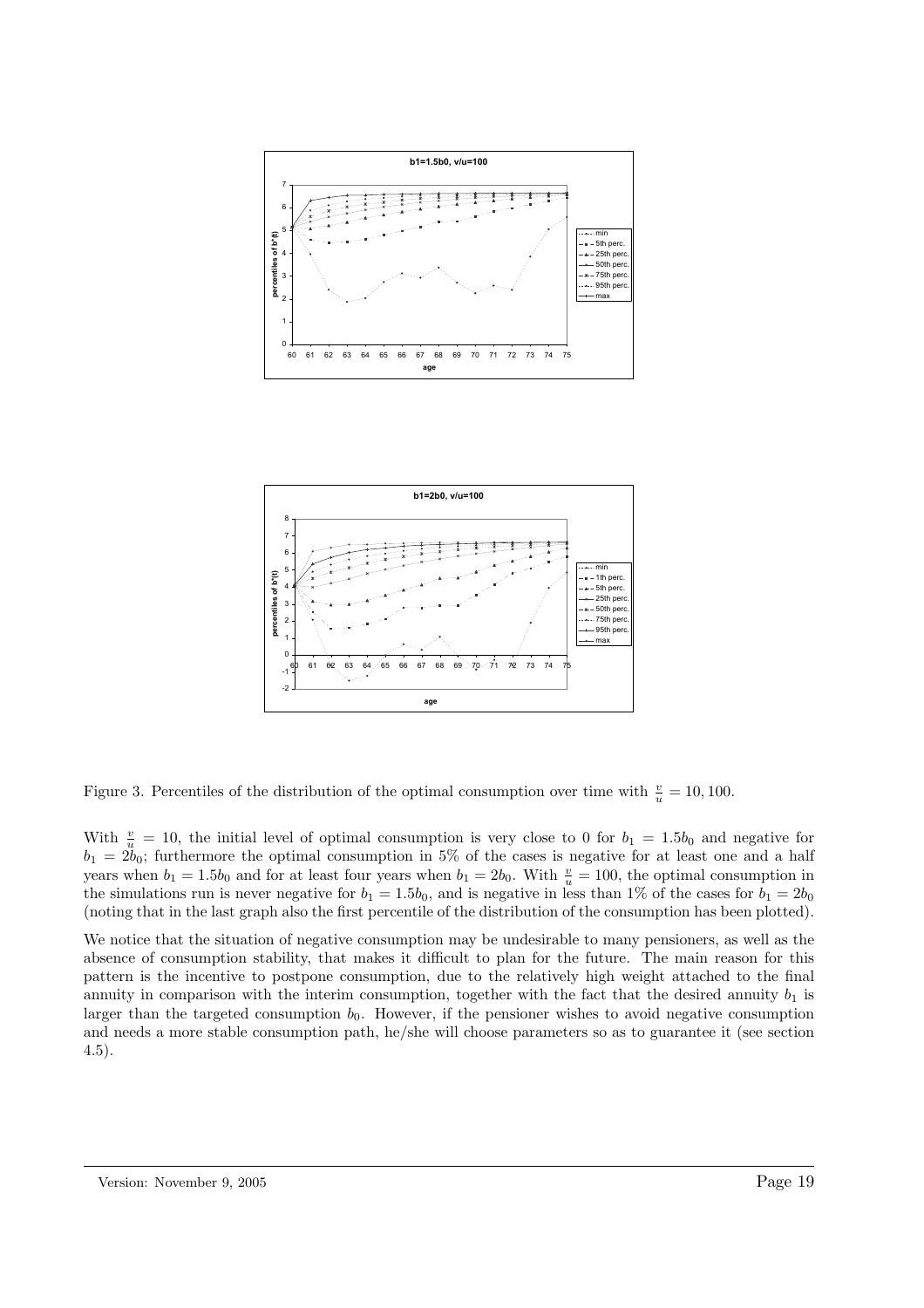#### 4.3 SIMULATION RESULTS: PROBABILITY OF RUIN, NEGATIVE CON-SUMPTION, BORROWING MONEY FROM THE BANK AND ABILITY TO PURCHASE A BETTER ANNUITY THAN THE INITIAL ONE

Table 2 reports the frequency over the 1000 simulations of the undesirable events: ruin, negative consumption, borrowing money from the bank. It reports also the average age when the undesirable event occurs for the first time and the average number of weeks in which the undesirable event occurs (given that it has occurred). The mean and standard deviation of the final annuity are also reported. The ability to purchase a better annuity than the one that was possible to buy at retirement (ie  $b_0$ ) has been also tested. Given that the fund cannot attain the amount needed to buy an annuity of  $b_1$ , the aim is to investigate how close to the target  $b_1$  one can get. In particular, the growth of the fund has been monitored at any time between retirement and time  $T$ , to see if and when the fund allows the purchase of a certain level of annuity between  $b_0$  and  $b_1$ . The four levels  $b_{0.5} = b_0 + 0.5(b_1 - b_0)$ ,  $b_{0.75} = b_0 + 0.75(b_1 - b_0)$ ,  $b_{0.9} = b_0 + 0.9(b_1 - b_0)$  and  $b_{0.95} = b_0 + 0.95(b_1 - b_0)$  have been tested. The price of the annuity used at any time has been chosen according to the age of the individual at that time, using the mortality table RG48 (males), assuming that the insurance company reviews the annuity price once a year, during the week of the pensioner's birthday. The same interest rate and loading factor adopted for the price of the annuity at age 60 and 75 have been applied.

|                                         | $b_1 = 1.5b_0 = 9.95$    |                    |                          |                          | $b_1 = 2b_0 = 13.26$            |                    |                     |                          |  |
|-----------------------------------------|--------------------------|--------------------|--------------------------|--------------------------|---------------------------------|--------------------|---------------------|--------------------------|--|
|                                         | $\frac{v}{v} = 10$       | $\frac{v}{v} = 50$ | $\frac{v}{v} = 100$      | $\frac{v}{u} = 500$      | $\overline{\frac{v}{\cdot}}=10$ | $\frac{v}{u} = 50$ | $\frac{v}{v} = 100$ | $\frac{v}{v} = 500$      |  |
| Ruin probability                        | $\theta$                 | $\Omega$           | $0,2\%$                  | $1,1\%$                  | $\theta$                        | 0,1%               | $0,8\%$             | 2,8%                     |  |
| Mean age of ruin                        |                          |                    | 70                       | 72                       |                                 | 72                 | 69                  | 69                       |  |
| Prob. (neg.cons.)                       | 56,2%                    | $0.2\%$            | $\theta$                 | $\overline{0}$           | 100\%                           | 9,7%               | 1,8%                | $\theta$                 |  |
| Mean age of neg. cons.                  | 60                       | 63                 | $\overline{\phantom{a}}$ | $\overline{\phantom{a}}$ | 60                              | 62                 | 64                  | $\overline{\phantom{a}}$ |  |
| Mean no. wks of neg. cons.              | 21                       | 17                 | $\overline{\phantom{a}}$ |                          | 83                              | 41                 | 22                  |                          |  |
| Prob. $(y^*(\overline{t})>1)$           | $\theta$                 | 3,1%               | 7,6%                     | 15,7%                    | 3,5%                            | 21\%               | 28\%                | 37,8%                    |  |
| Mean age of $(y^*(t) > 1)$              | $\overline{\phantom{a}}$ | 65                 | 65                       | 66                       | 61                              | 62                 | 62                  | 63                       |  |
| Mean no.wks $(y^*(t) > 1)$              |                          | 56                 | 71                       | 108                      | 16                              | 54                 | 88                  | 134                      |  |
| Mean of final annuity                   | 9,92                     | 9,63               | 9,42                     | 9,08                     | 13,22                           | 12,71              | 12,36               | 11,78                    |  |
| Standard deviation of final annuity     | 0,04                     | 0,49               | 0,81                     | 1,32                     | 0,07                            | 0,84               | 1,38                | 2,25                     |  |
| Prob(afford annuity of $b_{0.5}$ )      | 100%                     | 99,1%              | 96,7%                    | 90,9%                    | 100%                            | 99,2%              | 97,1%               | 92,6%                    |  |
| Prob(afford annuity of $b_{0.75}$ )     | $100\%$                  | 92,7%              | 84,8%                    | 71,8%                    | 100%                            | 94,3%              | 87\%                | 75,9%                    |  |
| Prob(afford annuity of $b_{0.9}$ )      | $99,6\%$                 | 73,2%              | 54,8%                    | 37,7%                    | 99,8%                           | 76,9%              | 60,4%               | $43,1\%$                 |  |
| Prob(afford annuity of $b_{0.95}$ )     | 98,8%                    | 48,9%              | $31,5\%$                 | 17,7%                    | 98,9%                           | 54%                | 36,6%               | 21,4%                    |  |
| Mean age when afford ann. of $b_{0.5}$  | 65                       | 67                 | 68                       | 69                       | 66                              | 68                 | 69                  | 69                       |  |
| Mean age when afford ann. of $b_{0.75}$ | 70                       | 72                 | 72                       | 73                       | 71                              | 73                 | 73                  | 73                       |  |
| Mean age when afford ann. of $b_{0.9}$  | 73                       | 74                 | 74                       | 75                       | 74                              | 75                 | 75                  | 75                       |  |
| Mean age when afford ann. of $b_{0.95}$ | 75                       | 75                 | 75                       | 75                       | 75                              | 75                 | 75                  | 75                       |  |

Table 2. Results of the simulations (without imposing restrictions).

The frequency of ruin is very low, ranging from 0 to around 1%, and reaching almost  $3\%$  only with a high target and a high value of  $\frac{v}{u}$  (namely, 500, where consumption is very close to  $b_0$ ). On average, ruin occurs about 10 years after retirement (when it occurs).

With a low value of  $\frac{v}{u}$  (ie 10) and a high target  $(b_1 = 2b_0)$ , the optimal consumption is negative immediately after retirement, and on average remains negative for a year and a half; with a a low target  $(b_1 = 1.5b_0)$  the consumption becomes negative soon after retirement in more than 50% of the cases, and remains negative on average for 5 months. After that initial period, the consumption turns positive and starts approaching the desired level  $b_0$ . On the other hand, the affordability of levels of annuity very close to the (unreachable) target before time T are almost guaranteed: the frequency of achievement of an annuity paying  $b_{\alpha}$  for the rest of the life, with both values of the final target  $b_1$ , is about 99–100% for all values of  $\alpha$  chosen: 0.5, 0.75, 0.9 and 0.95. It is clear that the initial sacrifice in terms of reduced consumption is compensated by a very high chance of getting as close as one wants to the desired target later on. This feature seems important, as there may be the opportunity for the pensioner to renounce a few years of consumption at the beginning of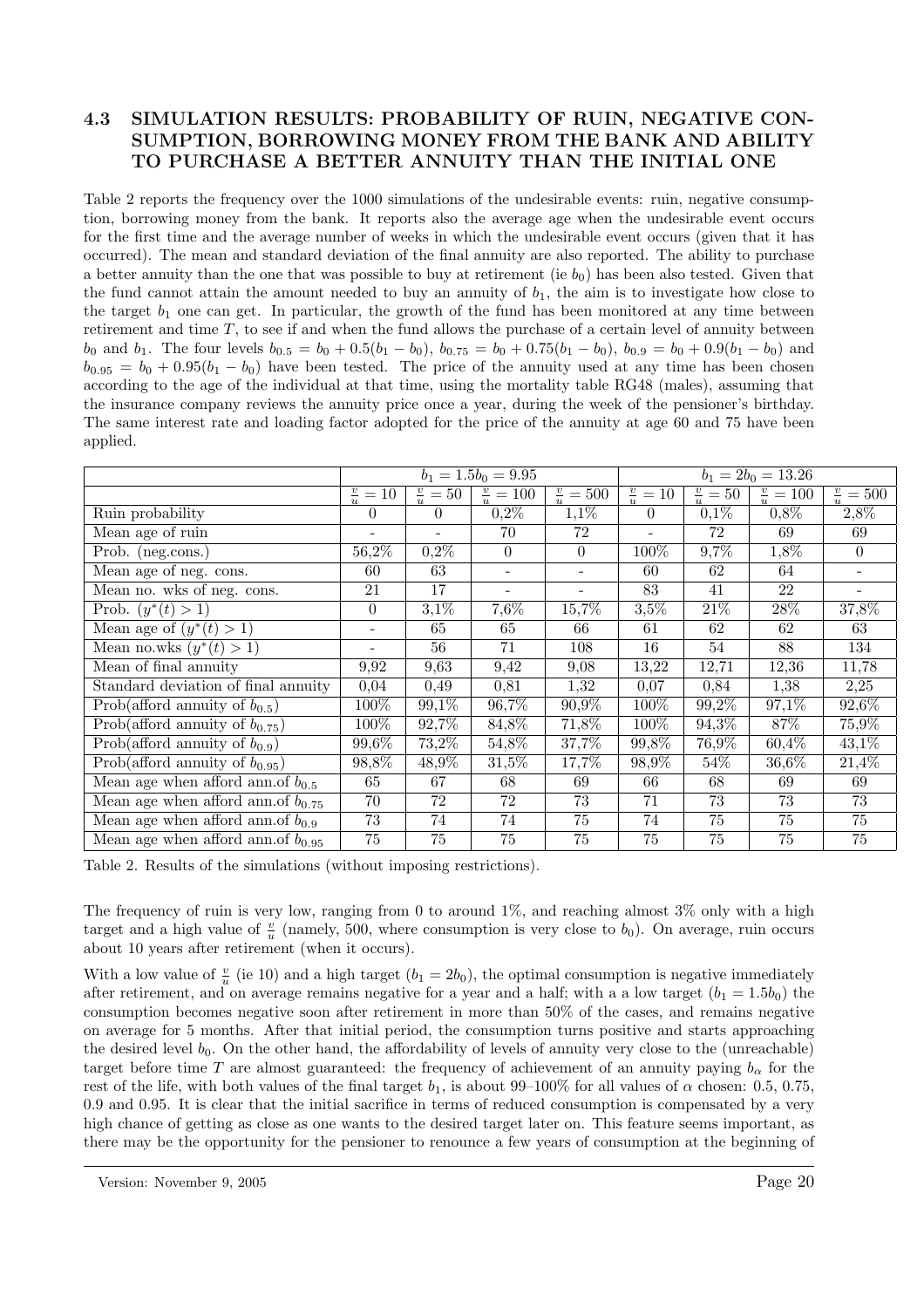the de-cumulation phase in order to be able to achieve the desired annuity almost with certainty.

With high enough  $\frac{v}{u}$  (ie 100), the optimal consumption almost always remains positive. However, the frequency of being able to afford an annuity paying  $b_{\alpha}$  before T is no longer close to 100% (apart from  $\alpha = 0.5$ ) and sharply decreases when  $\alpha$  increases, reducing to 55–60% for  $\alpha = 0.9$  and dropping to values as low as about 30–35% with  $\alpha = 0.95$ .

With  $\frac{v}{u} = 500$ , the probability of reaching the level  $b_{0.95}$  before time T goes down to about 20% with both targets. The price that one has to pay for a stable consumption path very close to the desired level  $b_0$  is a lower chance of being able to approach the final annuity target during the drawdown phase, or (which is equivalent) accepting a lower level of lifetime annuity at the time of annuitization. Interestingly, we notice that the chances of getting very close to the target ( $\alpha = 0.9$  and 0.95) are slightly higher with  $b_1 = 2b_0$  than with  $b_1 = 1.5b_0$ : this seems to suggest that the higher the target, the higher the reward in terms of chances of approaching it. The same feature is observed in Gerrard et al. (2004a).

The mean of the final annuity decreases and the standard deviation increases when  $\frac{v}{u}$  increases, which is intuitive. Furthermore, the restriction on the investment allocation is violated more often when  $\frac{v}{u}$  is raised, with increases in both the probability of borrowing money from the bank to invest in the risky asset and in the number of weeks during which this happens.

#### 4.4 SIMULATION RESULTS: DENSITY FUNCTION AND EMPIRICAL DIS-TRIBUTION OF THE FINAL ANNUITY

The density function of the final annuity  $kX(T)$  that can be bought at the time of compulsory annuitization can be exactly calculated. In Figure 4 the density function is plotted together with the histogram of the empirical distribution of the final annuity from the 1000 simulations, for the two targets and for  $\frac{v}{u} = 10, 100$ and 500.

We note that the distribution depends heavily on the choice of the Sharpe ratio,  $\frac{\lambda-r}{\sigma}$ , of the risky asset (for a detailed explanation of the dependence of results on the Sharpe ratio, and for a sensitivity analysis, see Gerrard et al. (2004a)). The results here reported are relative to a Sharpe ratio of 0.3; if this value were increased (reduced), the distribution would in consequence become more (less) concentrated to the left of the target  $b_1$ .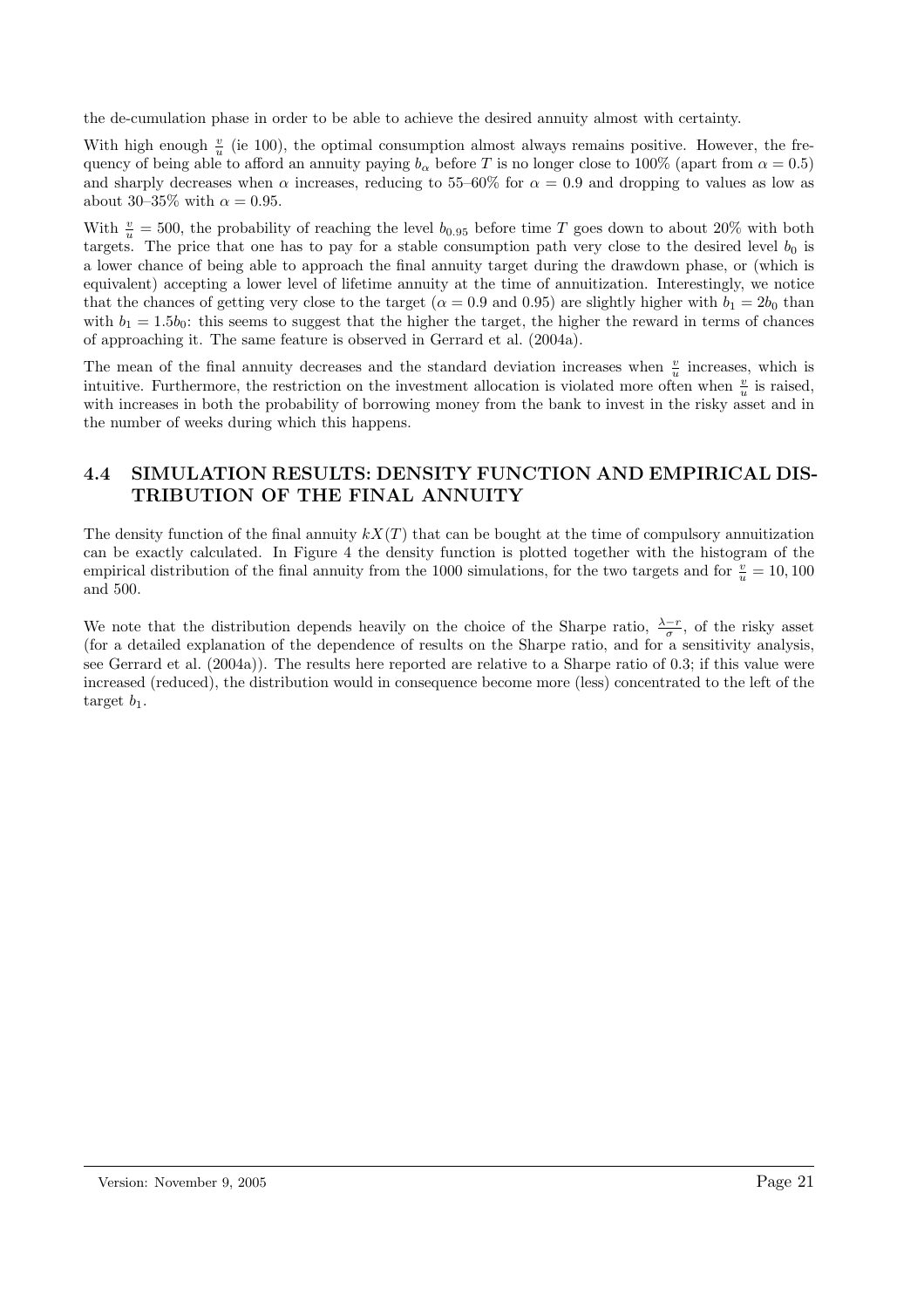

Figure 4. Density function and empirical distribution of the final annuity.

The graphs confirm the results found in Table 2: the higher is the weight given to the running consumption (value of  $\frac{v}{u}$ ), the more spread out is the distribution of the final annuity.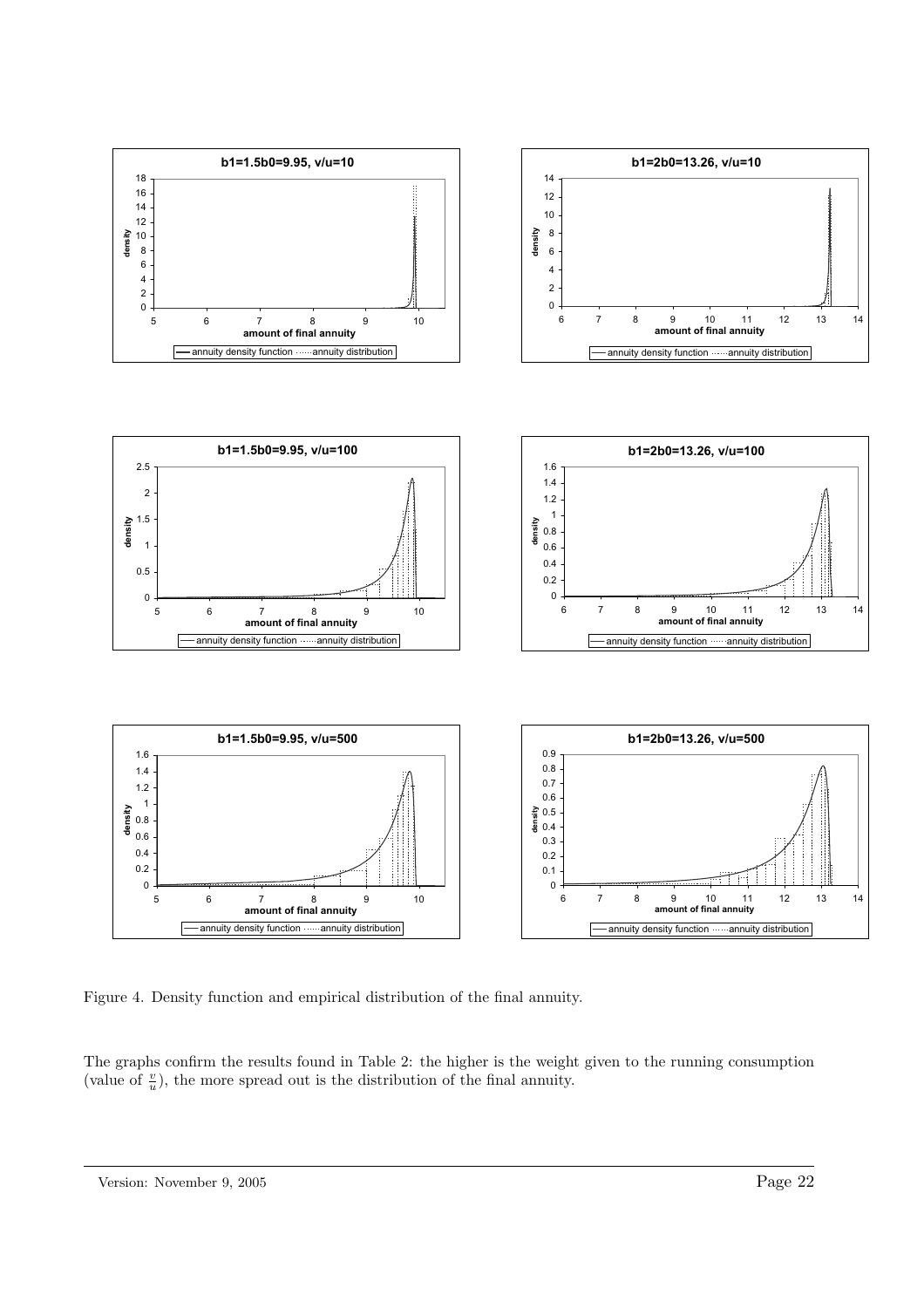#### 4.5 SUGGESTIONS FOR IMPLEMENTATION OF THE MODEL

This section deals with the difficult but relevant problem of implementing the model in practice. This issue has been tackled by Young (2004): she provides the reader with simple rules for choosing the target rate of consumption by controlling the probability of lifetime ruin. The way that the consumption rate is chosen depends on the maximum tolerable probability of ruin over a specified horizon and other similar issues. In our model, easy rules cannot be provided, simply because we do not have closed formulae for the key measures that are of interest to a pensioner. However, what is available to the decision maker is the probability distribution of the relevant outcomes, derived by the application of the model for specific choices of the parameters. We may imagine that the financial advisors can provide the retirees with tables like Table 2. Based on the quantitative information provided, retirees can understand the likely consequences of their choice and can be helped to make their choices about the setting of the model parameters. For instance, let us consider three different examples, and let us imagine that the table provided by the advisor is Table 2.

- 1. The pensioner is not solely dependent on the income from the fund, wishes to attain a high target eventually, and is not worried by the possibility of low consumption in the intervening period. This pensioner might be willing to choose the profile  $\frac{v}{u} = 10$ ,  $b_1 = 2b_0$ , that gives a very high probability of getting close to the desired high annuity.
- 2. The pensioner needs a regular income for his/her daily needs and has no other sources of income than the one given by the fund. This pensioner will probably select the profile  $\frac{v}{u} = 500$  and  $b_1 = 1.5b_0$ , that gives a consumption path very close to  $b_0$  at all ages.
- 3. The pensioner has no liquidity problem and has a strong bequest motive. This pensioner will probably choose a very high value for  $b_1$  and the profile  $\frac{v}{u} = 10$ , so as to keep a high value of the fund for the whole distribution phase. Alternatively, he/she may select a specification other than the natural one for the interim targets, so as to be able to choose a high value of  $n$  with some effect on the optimal rules.

In other words, we acknowledge that the choice of the different parameters of the model is not easy a priori, but can be driven by the knowledge of the distribution of the outcomes obtained when implementing the model for specific profiles.

#### 4.6 IMPOSING RESTRICTIONS ON THE OPTIMAL CHOICES: SUB-OPTIMAL POLICIES

As mentioned in section 3, the problem with constrained controls has not been solved, due to the difficulty of the task. However, it is possible to act in such a way as to avoid unacceptable situations. In fact, the pensioner can set the consumption equal to 0 whenever the optimal policy would imply negative consumption, and can invest the whole portfolio in the risky asset whenever the optimal policy would imply borrowing money from the bank in order to invest in the risky asset. Furthermore, the process should be stopped if and when the fund hits the barrier 0, ie when ruin occurs. The choices just described would not be optimal in the classic sense, in that they would not be the exact solution to the optimal control problem with constraints. However, the difference from the true optimal solution is likely to be small; equally importantly, these restrictions are quite easy to implement.

We have implemented these sub-optimal policies with constraints in a small number of cases, and investigated the difference from the results of the unrestricted problem. The scenarios chosen are those where imposing such restrictions is likely to have a significant effect on the investment/consumption choices. Therefore, we have selected  $b_1 = 2b_0$ ,  $\frac{v}{u} = 10$  (which is the case where negative consumption is most likely to appear),  $b_1 = 2b_0, \frac{v}{u} = 100$  (which is the case where borrowing money from the bank is most likely to appear) and  $b_1 = 2b_0$ ,  $\frac{v}{u} = 500$  (which is the case where ruin is most likely to appear). Table 3 reports the results. For consistent comparisons, the stream of pseudo-random numbers generated is the same as the one used in the previous case.

Version: November 9, 2005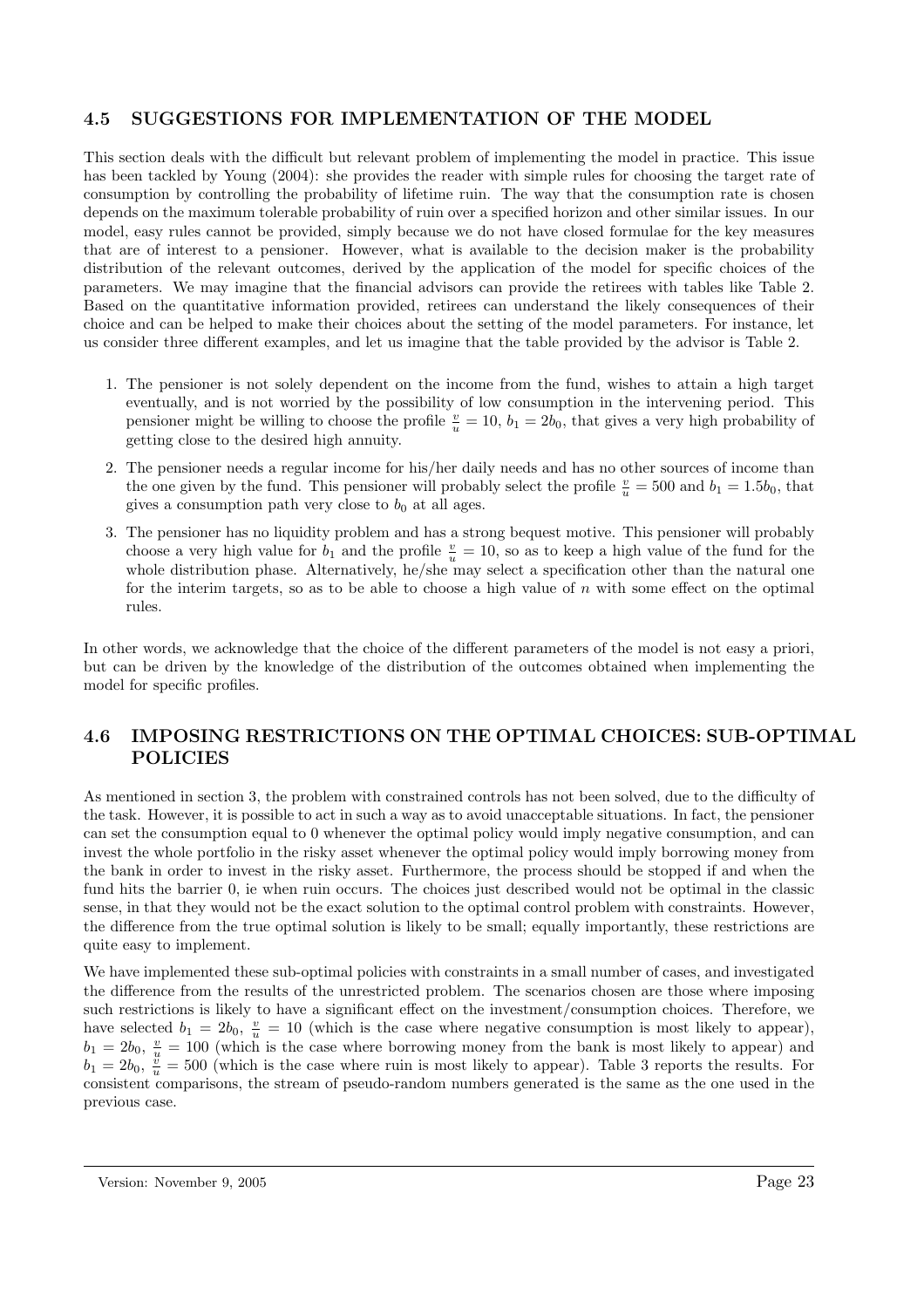|                                                            | $b_1 = 2b_0 = 13.26$ |                     |                     |  |
|------------------------------------------------------------|----------------------|---------------------|---------------------|--|
|                                                            | $\frac{v}{u} = 10$   | $\frac{v}{u} = 100$ | $\frac{v}{u} = 500$ |  |
| Ruin probability                                           | 0                    | 0                   | 0,4%                |  |
| Mean age of ruin                                           |                      |                     | 73                  |  |
| Prob. (neg.cons.)                                          | $\Omega$             | $\Omega$            | 0                   |  |
| Prob. $(y^*(t) > 1)$                                       | 0                    | $\Omega$            | $\theta$            |  |
| Mean of final annuity                                      | 13,19                | 12,24               | 11,32               |  |
| Standard deviation of final annuity                        | 0,29                 | 1,62                | 2,88                |  |
| Prob(afford annuity of $b_{0.5}$ )                         | 99,9%                | 95,5%               | 87,4%               |  |
| Prob(afford annuity of $b_{0.75}$ )                        | 99,8%                | 85,6%               | 72,1%               |  |
| $\overline{\text{Prob}(a\text{fford annuity of }b_{0.9})}$ | 98,9%                | 59,7%               | 42,2%               |  |
| Prob(afford annuity of $b_{0.95}$ )                        | 97,4%                | 36,5%               | 21\%                |  |
| Mean age when afford annuity of $b_{0.5}$                  | 67                   | 69                  | 69                  |  |
| Mean age when afford annuity of $b_{0.75}$                 | 71                   | 73                  | 73                  |  |
| Mean age when afford annuity of $b_{0.9}$                  | 74                   | 75                  | 75                  |  |
| Mean age when afford annuity of $b_{0.95}$                 | 75                   | 75                  | 75                  |  |

Table 3. Results of the simulations (imposing restrictions).

Imposing restrictions on the controls does not seem to have a significant effect on the results. Clearly, there are no unreasonable situations any longer (negative consumption and borrowing money from the bank). The frequency of ruin decreases in comparison with the unrestricted case, probably because the high values of  $y^*(t)$  are truncated to 1. The mean and standard deviation of the final annuity are similar to the case without restrictions (slightly worse, with the former decreasing and the latter increasing). The chances of getting close to the desired annuity level slightly decrease in all cases (but only by 1—2 percentage points, apart from one case, where it decreases by 5%).

The distribution of the final annuity over the 1000 simulations is plotted in the graphs of Figure 5. The histograms are very similar to the corresponding histograms of the unrestricted case, and could not be distinguished if they were to be plotted on the same graph.



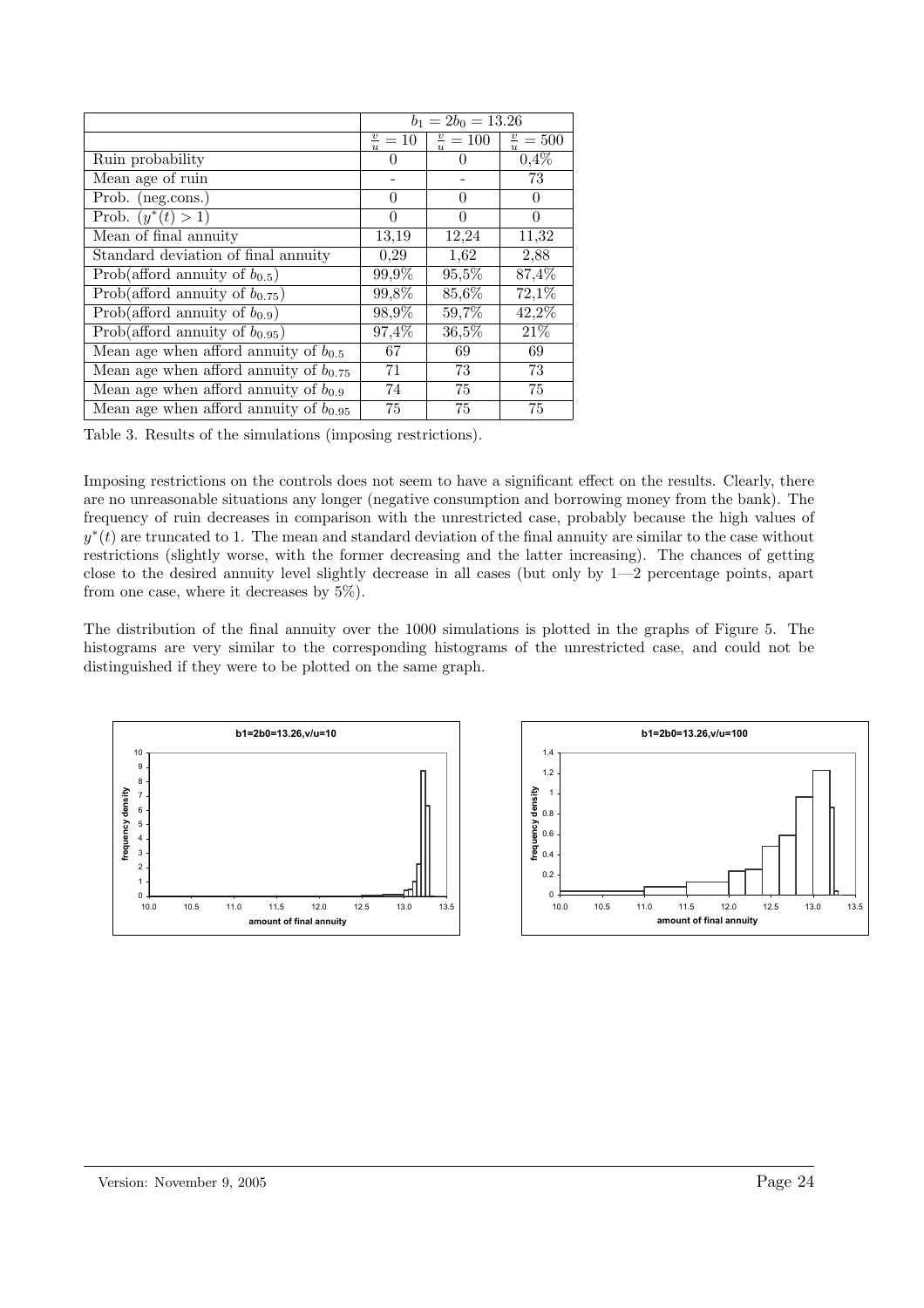

Figure 5. Distribution of the final annuity when imposing restrictions on the controls via sub-optimal policies. It may be of interest to observe the behaviour of the sub-optimal controls when the restrictions are applied. The graphs in Figure 6 report the percentiles of the consumption and of the investment allocation in the cases analyzed. For notational convenience, in the graphs we will indicate as  $y^*(t)$  its truncated value.



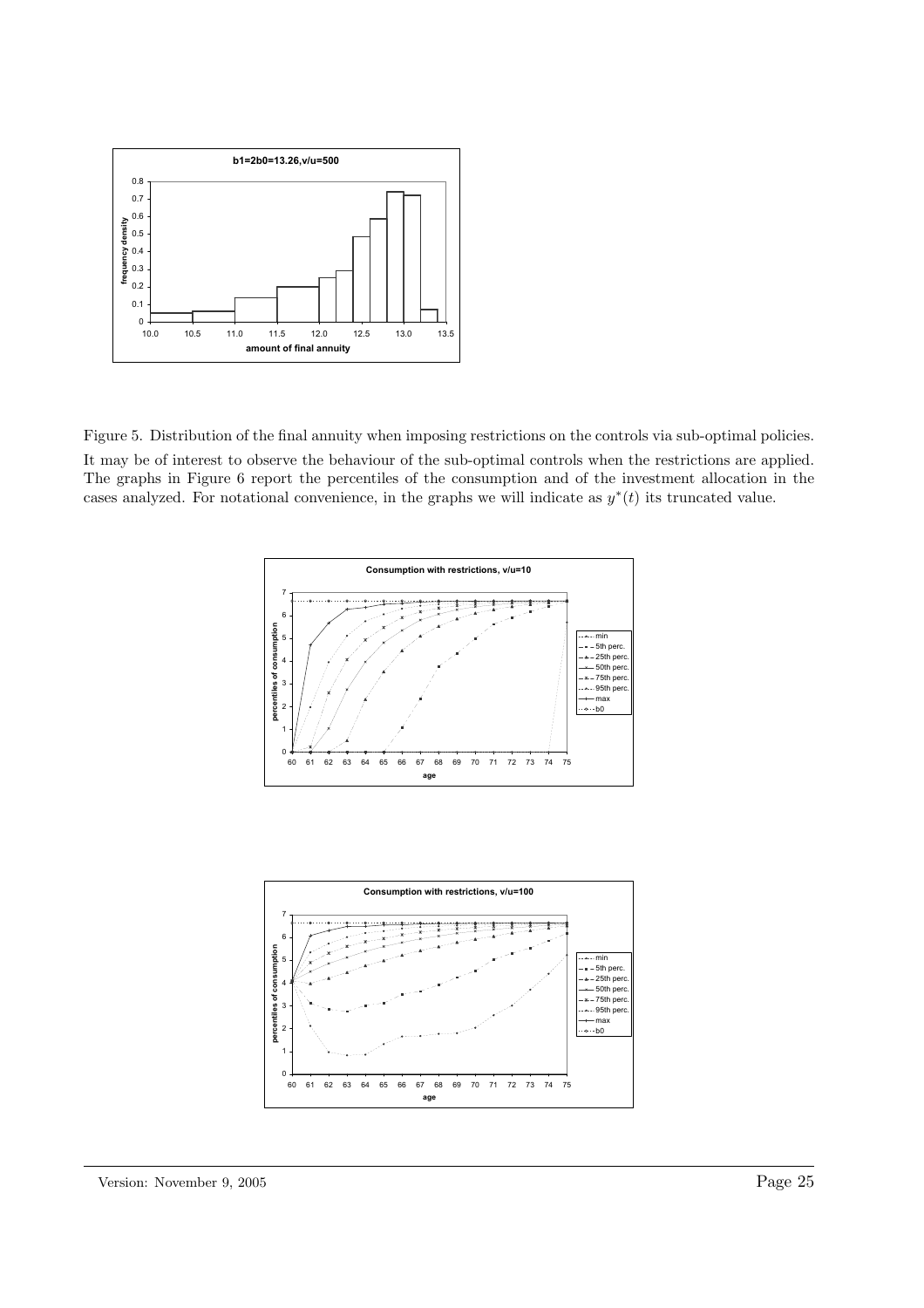



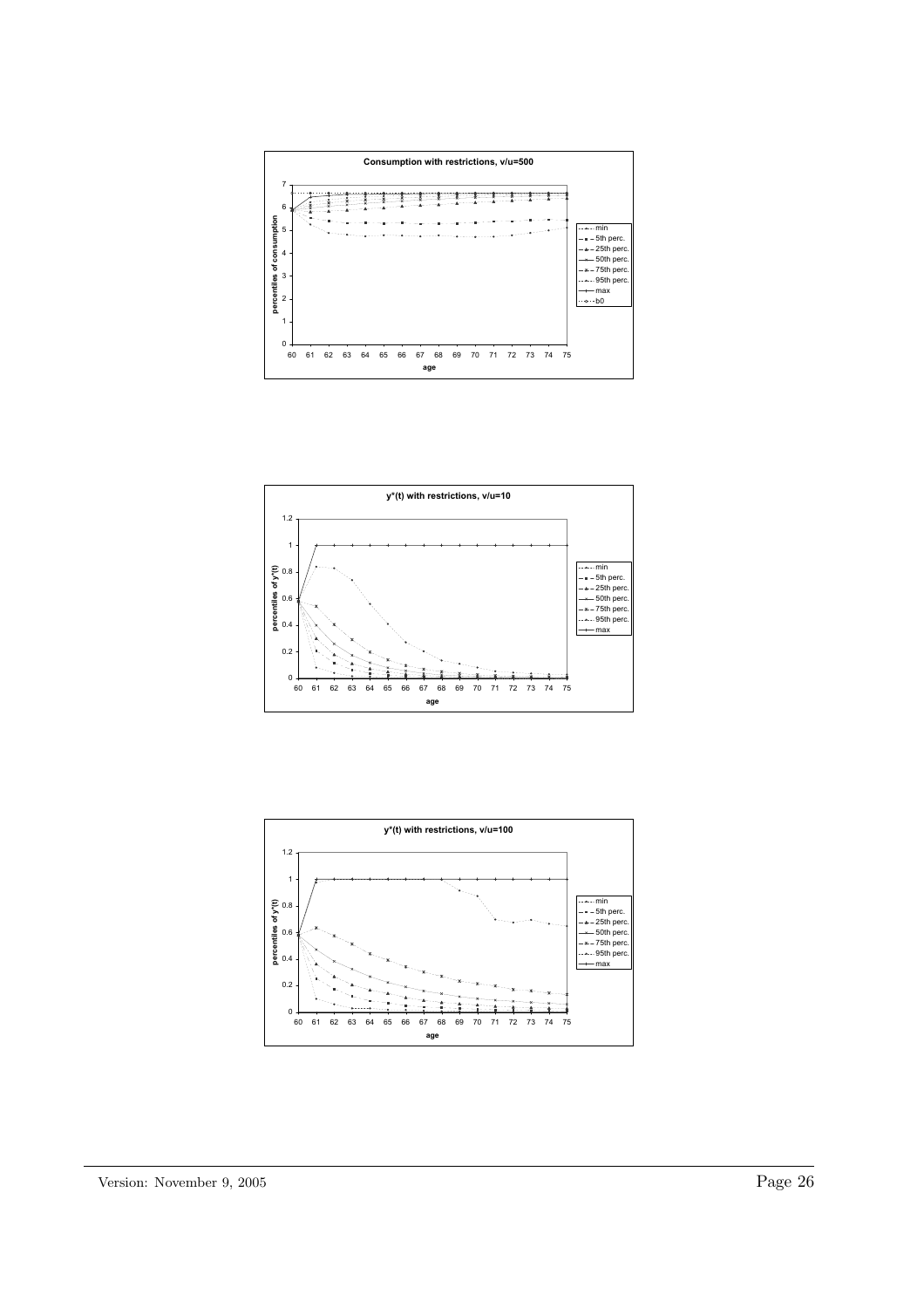

Figure 6. Sub-optimal controls when the restrictions are applied.

As expected, the paths of the percentiles of the controls are very stable over time and are more stable than the corresponding percentiles of the unrestricted case. For example, from an inspection of the case  $\frac{v}{u} = 100$ , we can see that in the unrestricted case the curve of the minimum consumption becomes negative many times between ages 62 and 72 (see Figure 3), whereas it lies strictly above 0 at all ages in the restricted case. This apparent contradiction can be explained by a thorough investigation of the single trajectories in the scenarios where the optimal consumption becomes negative: in the unrestricted case the negative consumption at certain points in time is due to very low values of the fund at that time, while in the restricted case the fund takes higher values, due to the fact that the investment allocation is restricted, and this leads to positive consumption. A further comparison of the single trajectories of the fund in the unrestricted and restricted case (in the same scenarios for market returns) seems to show that the path of the fund is more stable when restrictions are applied, and this, again, is to be explained by the fact that the amount invested in the risky asset cannot exceed the whole portfolio.

### 5 CONCLUSIONS

In this work, we present an analysis which can lead to a flexible tool that could help the member of a defined contribution pension scheme in making his/her decisions in the post retirement phase before annuitization. In particular, he/she can set a desired level of annuity to be bought when ultimate annuitization occurs, and invest and consume in the meantime, according to this target. Mortality has been included in the model, in that the pensioner runs the optimization problem until annuitization or death, whichever occurs first. Furthermore, the individual can give due importance to the ability to leave a bequest in the case of death before annuitization. The problem has been tackled and solved with the techniques of stochastic optimal control theory, in a typical Black and Scholes financial market, with a riskless and a risky asset. We have solved the problem also in the case that consumption is fixed, and the only choice available to the individual is the investment allocation. The solution is found with a particular definition for the target function, which is called the "natural target", in that it acts as a sort of safety level for the needs of the pensioner and takes into account his/her bequest motive and his/her (subjective) force of mortality. With a constant force of mortality, the optimal controls are given in closed form; with a more realistic age-dependent force of mortality, we show that the solution exists and can be well approximated by solving the problem with a constant lower level and a constant higher level for the force of mortality. An unexpected result is that by choosing the natural target, that is linked to the bequest motive, the individual acts optimally as though his/her bequest motive was null. This can be explained by showing that, in general, the bequest motive can be incorporated into the interim target.

In the model presented, the optimal running consumption turns out to be bounded above at a certain level set by the pensioner (which may be useful, in case there are some restrictions on the amount withdrawn

Version: November 9, 2005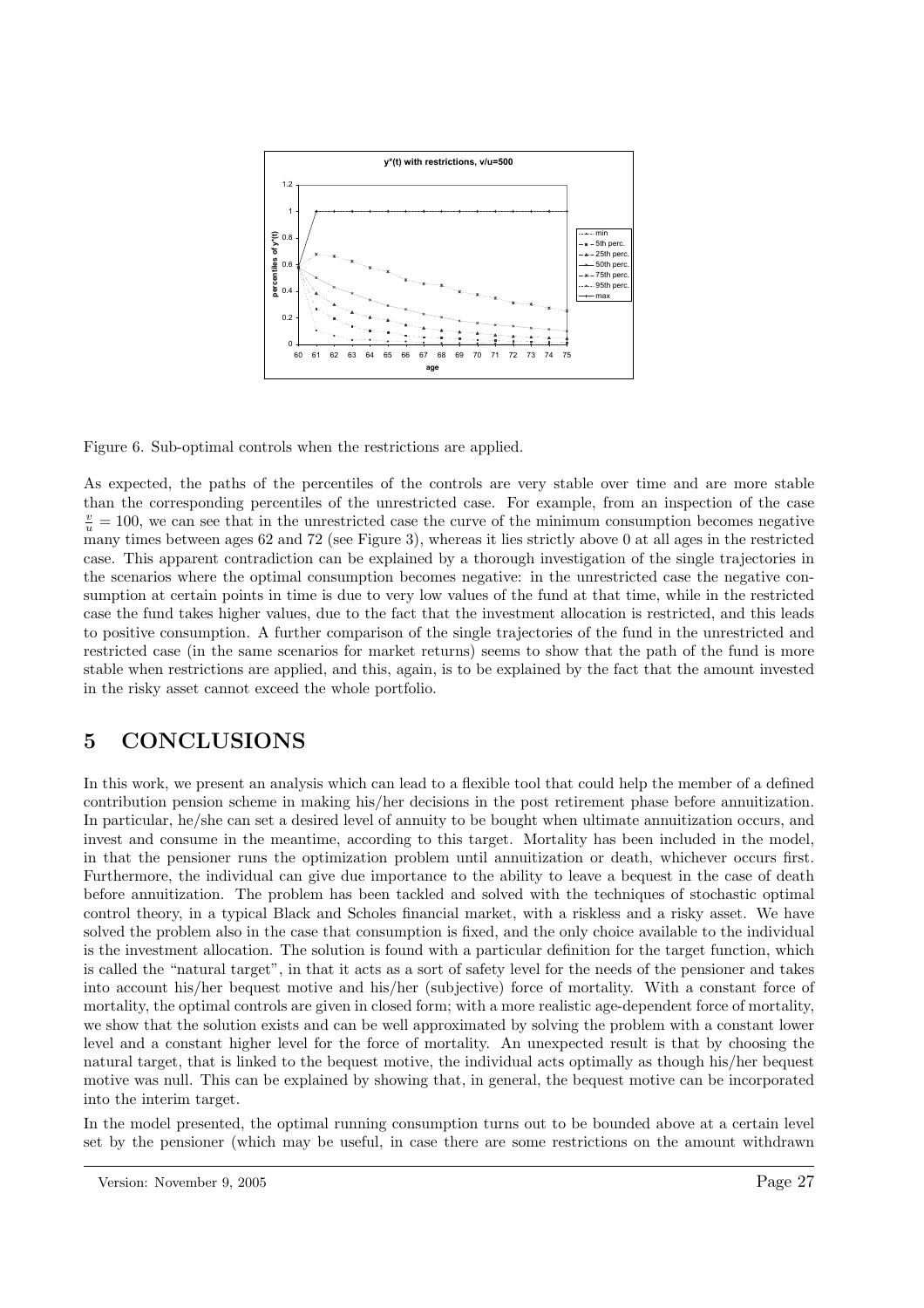periodically from the fund). Similarly, the annuity target chosen can never be reached, but the density function of the final annuity that can be purchased shows that it can be approached very closely.

A sensitivity analysis with respect to the level of the final annuity target and the relative importance given to the level of running consumption and the achievement of the final target has been carried out, by running Monte Carlo simulations for the risky asset. The simulations allow the investigation of relevant issues like the probability of ruin, the occurrence of undesirable or unrealistic events, the probability of being able to buy a better annuity than the one purchasable at retirement and the distribution of the final annuity that can be bought at the time of compulsory annuitization. By undesirable events we mean negative or too low optimal consumption and optimal investment allocation that implies borrowing money from the bank in order to invest in the risky asset.

We find that the key characteristics strongly depend on the relative weights given to the level of running consumption during the drawdown phase and to the achievement of the natural target. It can be seen that, by giving high enough importance to the running consumption level, the optimal consumption lies very close to the upper level throughout the drawdown phase. The price that the member has to pay is a less close approach to the natural interim and final targets, and a less favourable distribution of the final annuity. On the other hand, if more importance is attached to the achievement of the natural target, the fund approaches the interim and final targets very closely (a result confirmed by the density function of the final annuity), but the optimal consumption is very likely to be negative at the beginning of the drawdown phase and for a short period of time (up to  $1-2$  years) thereafter, approaching the desired level only later on. Therefore, the main conclusion seems to be that the trade-off between the realization of the different desires of the pensioner regarding consumption and final annuity target can be easily dealt with by choosing appropriate weights for these factors in the initial setting of the optimization problem.

The problem has been solved without restrictions on the optimal investment and consumption choices, due to the difficulty inherent in solving the optimal control problem with constraints. However, we have implemented sub-optimal policies by restricting the controls to reasonable boundaries in the simulations and we have compared the results between the unrestricted and the restricted cases. As expected, the controls applied and the evolution of the fund turn out to be more stable in the restricted case. In addition, the probability of ruin decreases when applying restrictions and the distribution of the final annuity seems to be very similar to the one obtained in the unrestricted case.

In further research, it would be of interest to solve the problem with constraints numerically, and make the comparison with the restricted sub-optimal policies applied in this work. Another interesting task would be to investigate the optimal time of annuitization between retirement and the compulsory annuitization age; this is an optimal stopping problem and is the subject of ongoing research.

## APPENDIX A

Here we consider the investment allocation problem in the case that consumption is fixed over time, and equal to  $b_0$  per unit time. Gerrard et al. (2004a) consider the same problem in the absence of mortality and the bequest motive. Not surprisingly, this situation turns out to be a natural extension of that above-mentioned work. By letting the weight v given to monitoring of the consumption tend to  $+\infty$ , we see that it is also a special case of the problem presented in the previous sections.

The growth of the fund is governed by the stochastic differential equation:

$$
dX(t) = [X(t)(y(t)(\lambda - r) + r) - b_0]dt + X(t)y(t)\sigma dW(t)
$$

The running loss function monitors the growth of the fund only:

$$
L(t, x) = e^{-\rho t} [u(F(t) - x)^2]
$$

The terminal cost in the case of survival at age  $T$  is:

 $K(x) = we^{-\rho T} (b_1 - kx)^2,$ 

Version: November 9, 2005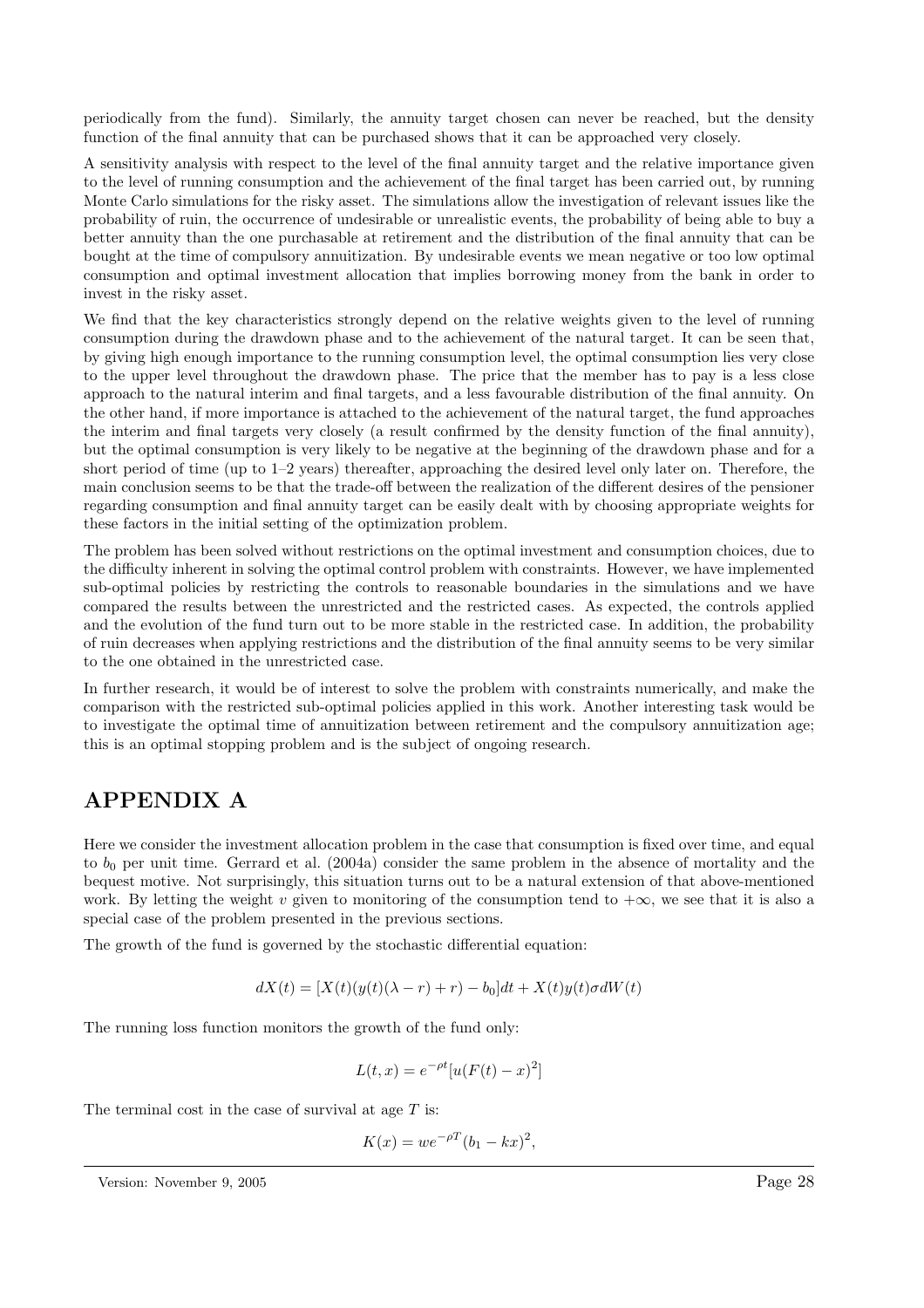and the utility of bequeathing assets of  $x$  on death at age  $t$  is:

$$
M(t, x) = e^{-\rho t} n x.
$$

The aim is to find the optimal investment allocation in order to minimize expected future losses, i.e. find the optimal value function  $V(t, x)$ :

$$
V(t, x) = \min_{y(\cdot)} H_{t, x}(y(\cdot))
$$

with

$$
H_{t,x}(y(\cdot)) = \mathbb{E}\left[\int_t^{T \wedge T_D} L(s, X(s)) ds + K\big(X(T)\big) \mathbf{1}_{T_D > T} - M\big(T_D, X(T_D)\big) \mathbf{1}_{T_D < T} \,|\, X(t) = x\right]
$$

and find the optimal control  $y^*(t)$  such that:

$$
V(t,x) = H_{t,x}(y^*(t)).
$$

The HJB equation is now:

$$
0 = \min_{y} \left\{ e^{-\rho t} u (F(t) - x)^2 + V_x \left[ -(b_0 - rx) + (\lambda - r)xy \right] + V_t + \frac{1}{2} \sigma^2 x^2 y^2 V_{xx} - \delta(t) V - \delta(t) e^{-\rho t} n x \right\}
$$

with the same boundary condition as in the problem  $(2.9)$ .

By trying a value function of the same form as before (see 2.12), we obtain the following system of differential equations for  $A(t)$ ,  $B(t)$  and  $C(t)$ :

$$
\left\{\begin{array}{rcl} A'(t)&=&(\rho-2r+\beta^2+\delta(t))A(t)-u,\\ B'(t)&=&\left(\rho+\beta^2-r+\delta(t)\right)B(t)+2A(t)b_0+2uF(t)+n\delta(t)\\ C'(t)&=&(\rho+\delta(t))C(t)+\frac{\beta^2B(t)^2}{4A(t)}+b_0B(t)-uF(t)^2 \end{array}\right.
$$

with the same boundary conditions as in  $(2.14)$ .

Remark. We notice that the system above is a particular case of the previous system of differential equations  $(2.13)$ , when the weight v goes to infinity. Furthermore, it is an extension of the system of differential equations solved in the mentioned work (Gerrard et al. (2004a)), by adding the terms involving the force of mortality and the importance given to the bequest motive. We also notice that the difficulty inherent in solving the differential equation for  $A(t)$  has disappeared, in that we have now a linear differential equation and not a Riccati one.

We proceed to solve it in the same way as before, by introducing the function  $G(t)$  and the shortfall  $S(t)$ . The evolution of the shortfall is now:

$$
dS(t) = (r - \beta^{2})S(t) dt - \beta S(t) dW(t) + \frac{2u(G(t) - F(t)) - n\delta(t)}{2A(t)} dt
$$

If the natural targets are chosen, i.e. if equation (3.4) holds, then the shortfall is always positive and we end up with the same solution as before for the functions  $G(t)$  and  $F(t)$  (i.e. equations (3.5)), which is not so surprising, since the parameter  $v$  was not involved in those expressions. What is probably more interesting to notice is the fact that also the optimal control  $y^*(t)$ , which takes the same form as before, is also the same control substantially, when the natural targets are chosen:

$$
y^*(t, X^*(t)) = \frac{\lambda - r}{\sigma^2} \left( \frac{G(t) - X^*(t)}{X^*(t)} \right)
$$

Obviously, the difference will be given by the path of the optimal fund  $X^*(t)$ , which follows a different SDE, in which consumption is fixed.

Again, the optimal amount invested in the risky asset is a proportion of the shortfall  $S(t)$ .

Version: November 9, 2005 Page 29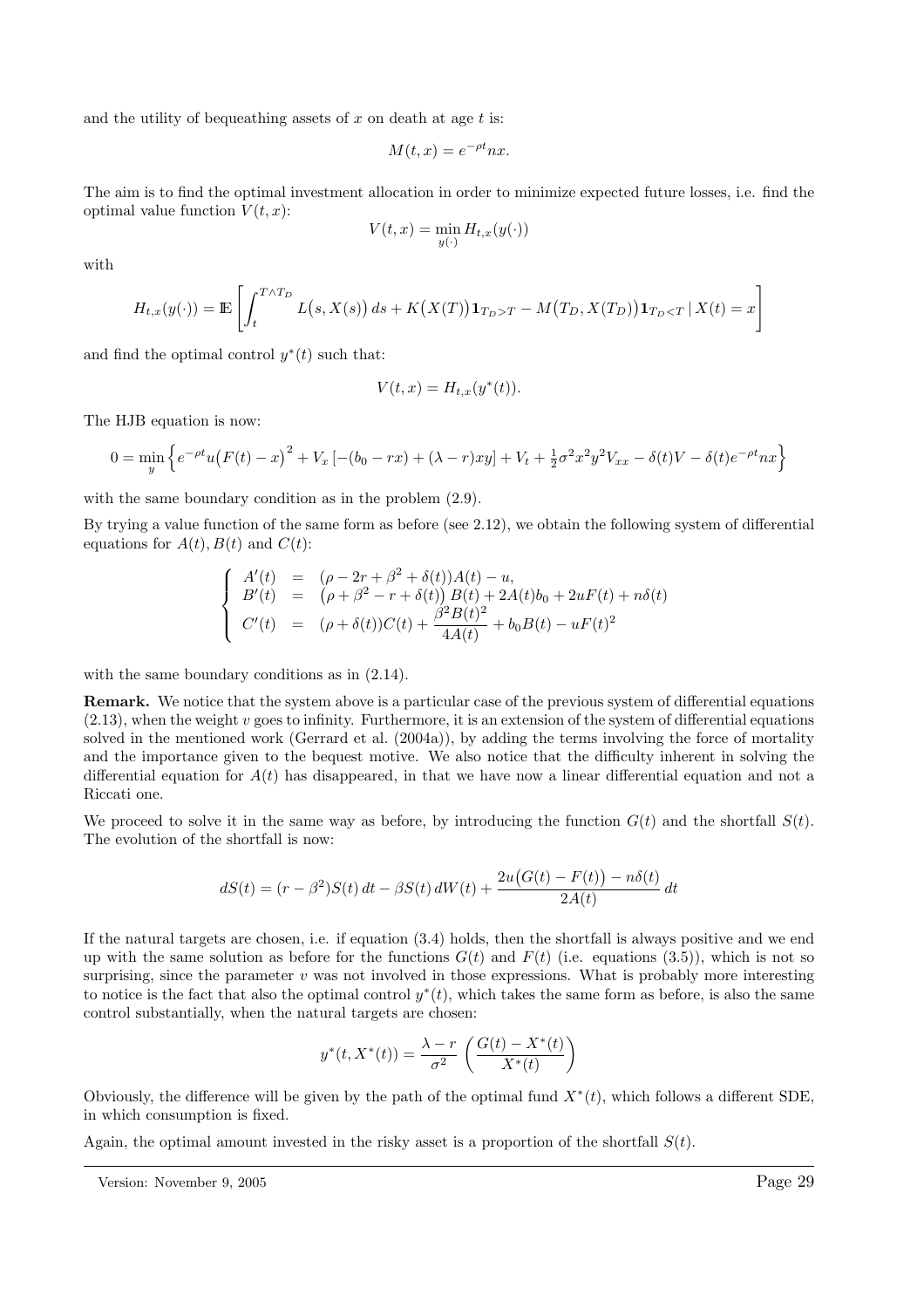## APPENDIX B

Before proving Proposition 1, we need to prove the Lemma 2:

**Proof of Lemma 2**. If there is any t such that  $A(t) = A_0(t)$  then  $A'(t) - A'_0(t) = (\phi(t) - \phi_0)A_0(t)$ , and we know that  $A_0(t) > 0$ . If  $\phi(t) - \phi_0$  is always positive, then the only such occurrences involve A crossing  $A_0$ from below, whereas if  $\phi(t) - \phi_0$  is negative, then A crosses  $A_0$  from above. In both cases, therefore, there can never be more than one such crossing. But such a crossing occurs at  $t = T$ , and so that is the only one.

**Proof of Proposition 1.** Let  $\phi_U = \max_{t_0 \le t \le T} \phi(t)$ ,  $\phi_L = \min_{t_0 \le t \le T} \phi(t)$ , and let  $A_U(t)$ ,  $A_L(t)$  be respectively the solutions to (2.16) in the case where  $\phi \equiv \phi_U$  and the case where  $\phi \equiv \phi_L$ . Since  $\phi$  is constant in both cases we may deduce that  $A_L(t), A_U(t) > 0$  for all t. As a result of the Lemma,  $A(t)$  remains sandwiched between the two solutions  $A_L(t)$  and  $A_U(t)$ , and therefore is bounded away from 0.

## APPENDIX C



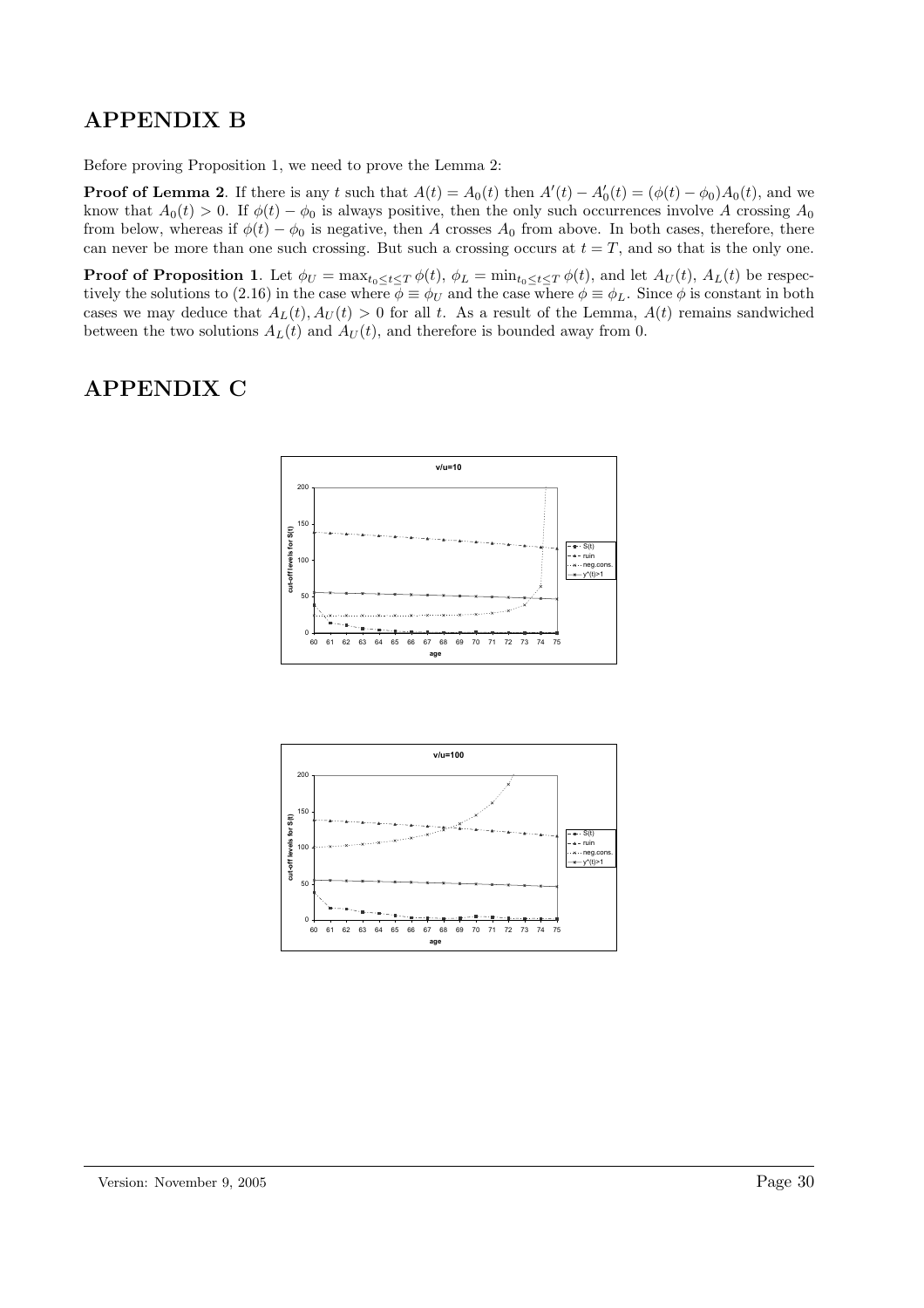

Figure 7. Barriers for the shortfall  $S(t)$  for ruin, negative consumption and borrowing money from the bank, with different values of the ratio  $\frac{v}{u}$ . The path of  $S(t)$  in one particular scenario of market returns is also reported.

#### References

- Albrecht, P. and Maurer, R. (2002). Self-annuitization, consumption shortfall in retirement and asset allocation: The annuity benchmark, Journal of Pension Economics and Finance 1: 269–288.
- Arts, B. and Vigna, E. (2003). A switch criterion for defined contribution pension schemes, Proceedings of the 13th AFIR Colloquium, volume 1, pp. 261–290.
- Blake, D., Cairns, A. J. G. and Dowd, K. (2001). Pensionmetrics: Stochastic pension plan design and value-at-risk during the accumulation phase, Insurance: Mathematics and Economics 29: 187–215.
- Blake, D., Cairns, A. J. G. and Dowd, K. (2003). Pensionmetrics 2: Stochastic pension plan design during the distribution phase, Insurance: Mathematics and Economics 33: 29–47.
- Booth, P. and Yakoubov, Y. (2000). Investment policy for defined contribution pension scheme members close to retirement: an analysis of the 'lifestyle' concept, North American Actuarial Journal 4: 1–19.
- Bordley, R. and Li Calzi, M. (2000). Decision analysis using targets instead of utility functions, *Decisions in* Economics and Finance 23: 53–74.
- Boulier, J.-F., Huang, S. and Taillard, G. (2001). Optimal management under stochastic interest rates: the case of a protected defined contribution pension fund, Insurance: Mathematics and Economics 28: 173– 189.
- Boulier, J.-F., Michel, S. and Wisnia, V. (1996). Optimizing investment and contribution policies of a defined benefit pension fund, Proceedings of the 6th AFIR Colloquium, Vol. 1, pp. 593–607.
- Boulier, J.-F., Trussant, E. and Florens, D. (1995). A dynamic model for pension funds management, Proceedings of the 5th AFIR Colloquium, volume 1, pp. 351–384.
- Browne, S. (1995). Optimal investment policies for a firm with a random risk process: Exponential utility and minimizing the probability of ruin, Mathematics of Operations Research 20: 937–958.
- Browne, S. (1997). Survival and growth with a liability: Optimal portfolio strategies in continuous time, Mathematics of Operations Research 22: 468–493.
- Cairns, A. J. G. (2000). Some notes on the dynamics and optimal control of stochastic pension fund models in continuous time, ASTIN Bulletin 30: 19–55.
- Chiarolla, M. B., Longo, M. and Stabile, G. (2004). Pension planning under transactions costs, Proceedings of the 8th International Congress on Insurance: Mathematics and Economics, Rome.

Version: November 9, 2005 Page 31